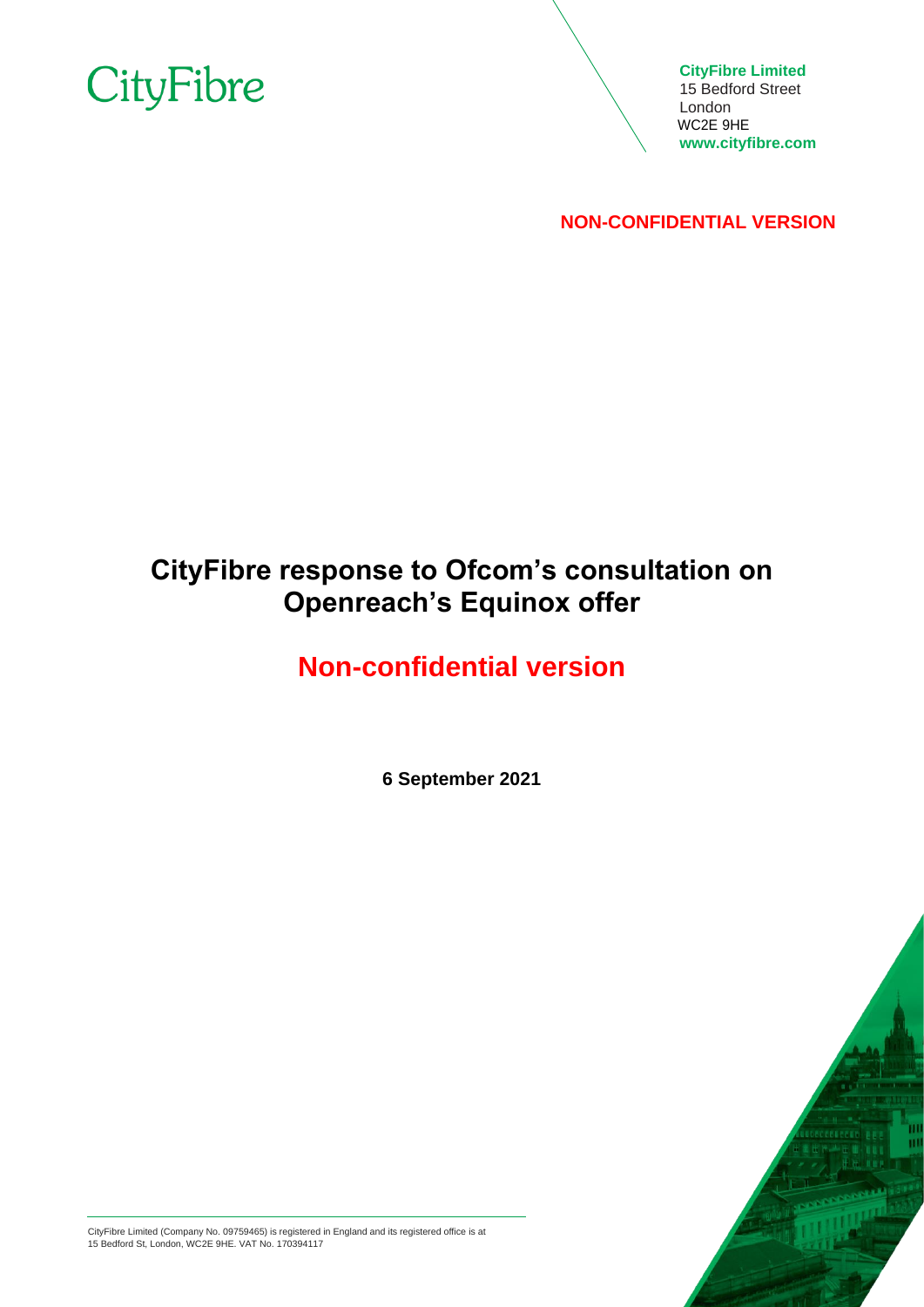

# **INDEX**

| <b>Confidential Annex A</b> |                                                                                                   |  |
|-----------------------------|---------------------------------------------------------------------------------------------------|--|
|                             |                                                                                                   |  |
|                             | 3. The importance of network competition and the impact of Equinox on CityFibre's build plans  17 |  |
|                             |                                                                                                   |  |
|                             |                                                                                                   |  |

**Confidential Annex B Confidential Annex C**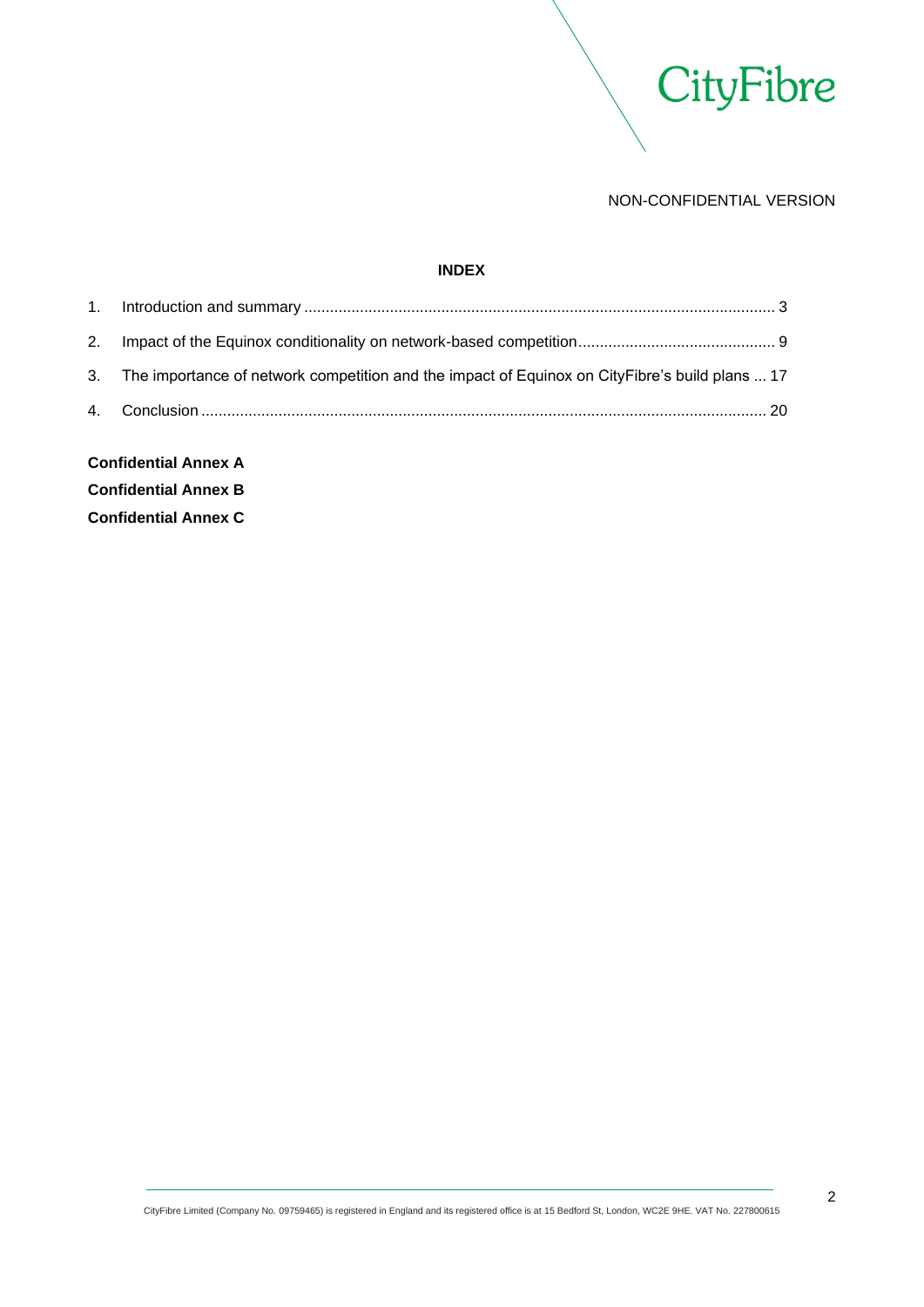

## <span id="page-2-0"></span>**1. Introduction and summary**

- 1.1 This is CityFibre's response to Ofcom's consultation on Openreach's Equinox offer dated 6 August 2021 (the **Consultation**).<sup>1</sup> The offer has been notified under SMP Condition 8.6, which requires Openreach to give not less than 90 days' notice of any amendment involving new or existing network access where the price or other contractual conditions are conditional on the volume and/or the range of services purchased.
- 1.2 As Ofcom rightly recognised in the WFTMR Statement, any such conditionality in Openreach's terms of dealing carries real risks for the development of network-based competition in the UK and therefore requires careful prospective scrutiny. Given its ubiquitous network and established relationships with ISPs, Openreach has significant incumbency advantages and will remain a necessary trading partner for ISPs for the foreseeable future. By virtue of its privileged position in the market, Openreach has the ability to undermine network-based competition by using conditional contractual terms to win ISPs' loyalty, inducing them to focus their efforts on selling services which use Openreach's network rather than competing networks.
- 1.3 To protect against this risk, Ofcom laid down a stringent framework in the WFTMR Statement for assessing the likely impacts on network competition of any conditional terms of dealing that Openreach proposed to introduce. Under the WFTMR framework, (1) Ofcom is required to assess whether the offer potentially creates a barrier to the use of alternative network operators. If so, the offer may only come into effect if Ofcom concludes (2) that the impact is unlikely to have a material impact on nascent network competitors; and (3) that the offer will generate clear and demonstrable benefits.
- 1.4 This framework reflects Ofcom's conclusions, consistent with its statutory duties, that:
	- the promotion of network-based competition should be the "guiding principle" in assessing any commercial terms proposed by Openreach;<sup>2</sup>
	- *ex post* competition law is insufficient to promote network-based competition and support the emergence of new entry;<sup>3</sup> and

<sup>1</sup> See [https://www.ofcom.org.uk/\\_\\_data/assets/pdf\\_file/0032/222989/Equinox-condoc.pdf.](https://www.ofcom.org.uk/__data/assets/pdf_file/0032/222989/Equinox-condoc.pdf) 

<sup>2</sup> WFTMR Statement, Volume 3, paragraph 7.159.

<sup>3</sup> See e.g. WFTMR Statement, Volume 3, paragraph 7.54: "*Competition law addresses anti-competitive behaviour after it has happened and, in this context, we do not consider it is a sufficiently timely deterrent to stop Openreach from acting in a way that deters new network rollout.*"

CityFibre Limited (Company No. 09759465) is registered in England and its registered office is at 15 Bedford St, London, WC2E 9HE. VAT No. 227800615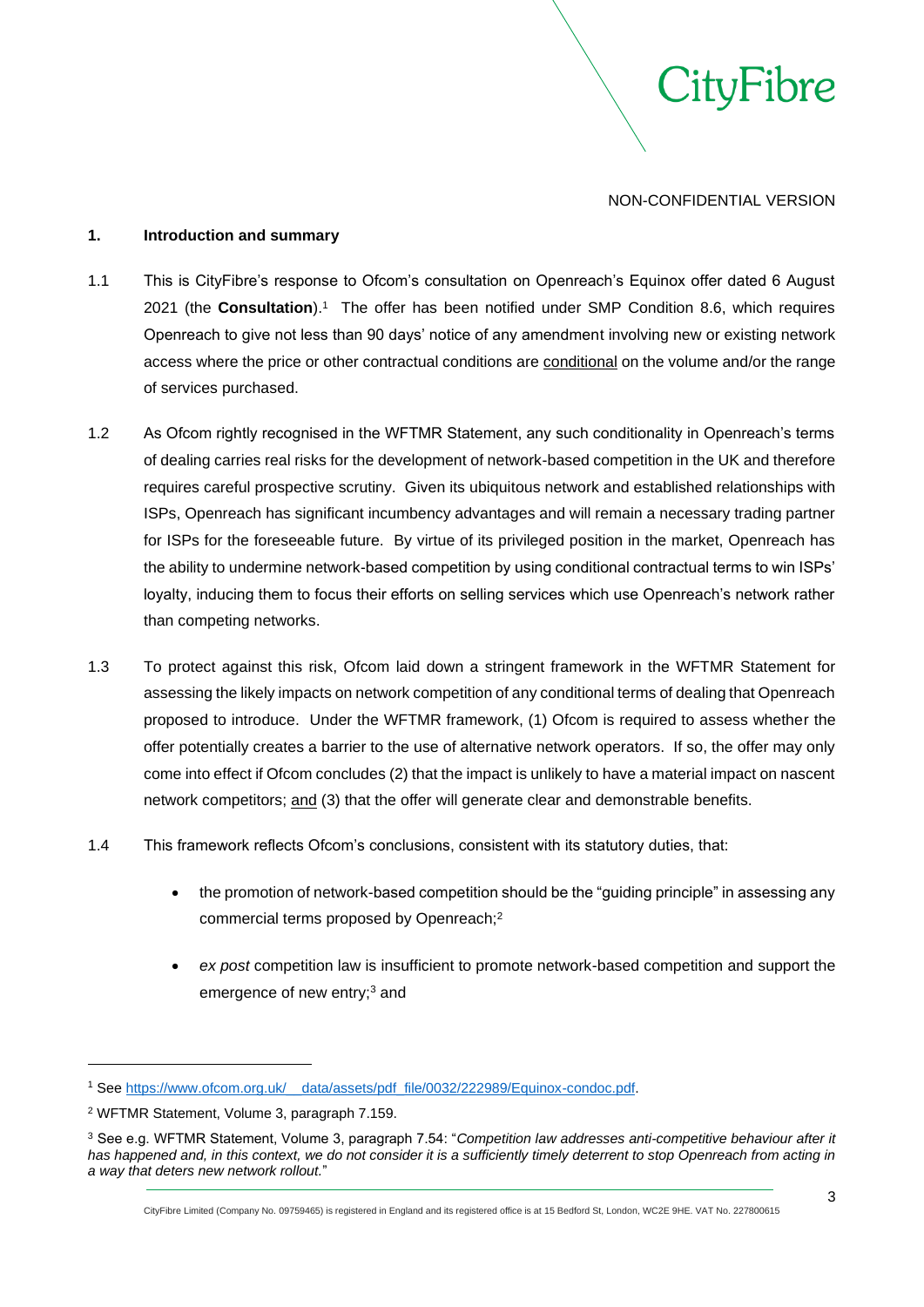

- the "*key concern*" is to prevent Openreach from introducing commercial terms that could "*undermine investor confidence in new network build and impact rollout plans*", for example by discouraging ISPs from switching demand to alternative networks.<sup>4</sup>
- 1.5 As Ofcom recognises in the Consultation, anything that undermines new network build is likely to be detrimental to long-term consumer interests.<sup>5</sup> The analytical framework laid down in the WFTMR Statement should therefore be applied carefully by Ofcom in order to ensure that Openreach does not use conditional contractual terms to block the emergence of network-based competition at scale in the UK.
- 1.6 As set out below, CityFibre considers that Ofcom's provisional assessment in the Consultation falls short of the required analysis. Ofcom proposes to find that the Equinox offer lacks even the *potential*  to serve as a barrier to using alternative network operators. Ofcom therefore makes no attempt to assess the materiality of the offer's impact on nascent network competitors or to examine whether the conditional aspect of Openreach's pricing has any legitimate justification.
- 1.7 Ofcom's analysis in the Consultation is not well-founded. It lacks any properly reasoned basis and it is inconsistent with Ofcom's own underlying analysis of the potential effects of the Equinox offer on ISPs' incentives. In summary:
	- (i) The Equinox offer involves substantial discounts that are conditional on the range of services purchased by ISPs. Specifically, ISPs receive a large price reduction on all the Openreach FTTP products they purchase from Openreach provided that they achieve at least 80% of new sales orders after the first year on FTTP as opposed to FTTC in areas where FTTP is available. Ofcom refers to these targets as 'Order Mix Targets'.
	- (ii) The Order Mix Targets have a clear potential to incentivise ISPs to purchase network access from Openreach rather than alternative network operators in areas of overlap. This conclusion follows straightforwardly from Ofcom's findings in the Consultation.

<sup>4</sup> WFTMR Statement, Volume 3, paragraph 7.159. See also paragraph 7.50 of Volume 3: "*[i]f Openreach is able to deprive new networks of demand, they will fail*."

<sup>5</sup> Consultation, paragraph 2.18.

CityFibre Limited (Company No. 09759465) is registered in England and its registered office is at 15 Bedford St, London, WC2E 9HE. VAT No. 227800615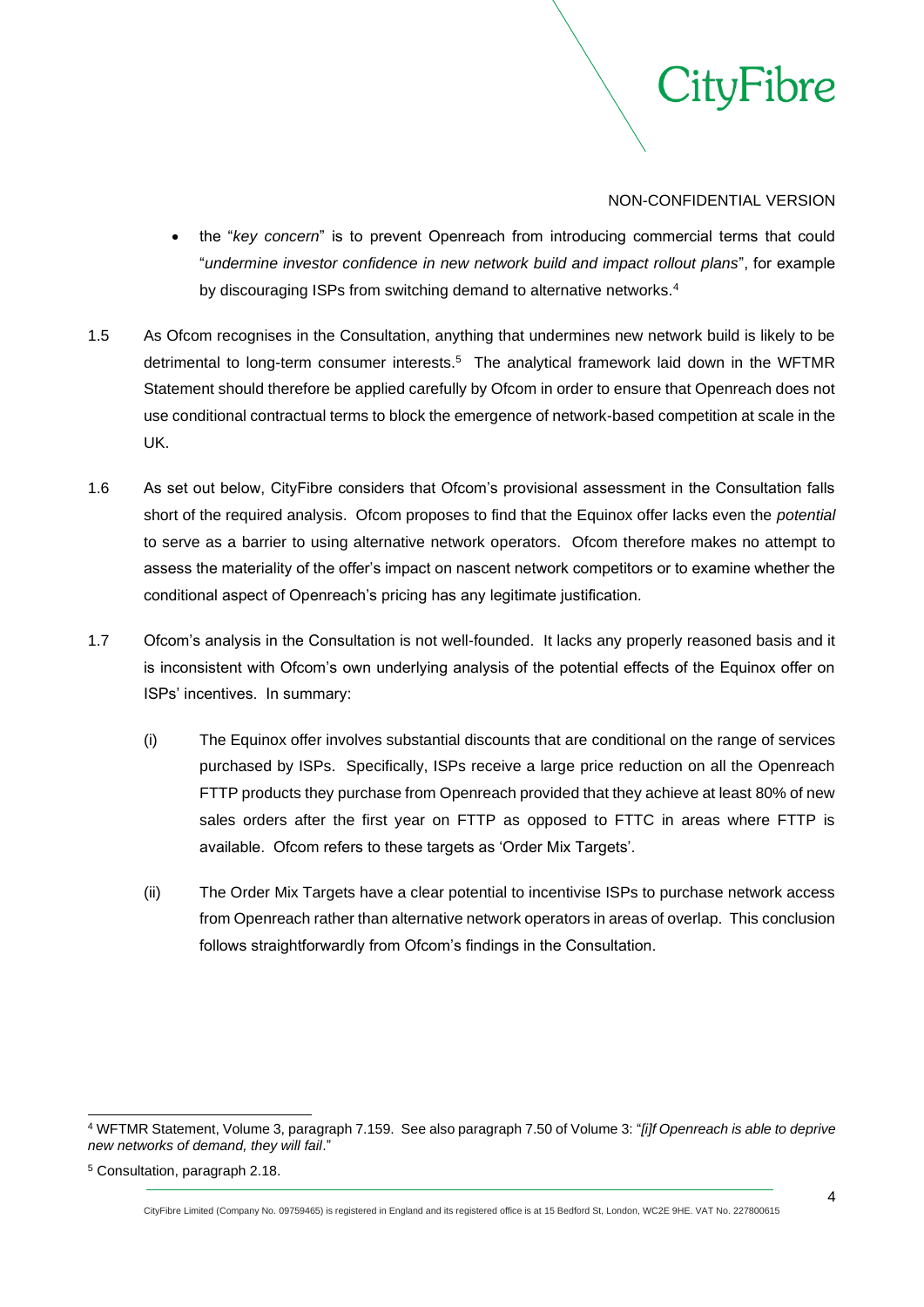

- (iii) First, the discounts if the Order Mix Targets are met could be substantial, generating strong incentives to ensure that they are achieved. $6$  Ofcom estimates that the total value of the discounts could be as high as 15-30% across a customer lifetime compared to list prices.<sup>7</sup>
- (iv) Secondly, on Ofcom's assessment, there is "*considerable uncertainty*" as to how ISPs will perform against the Order Mix Targets.<sup>8</sup> Under 'plausible scenarios', Ofcom considers that at least some ISPs may struggle to meet all of the Order Mix Targets, particularly over the next few years.<sup>9</sup> Some ISPs (including TalkTalk and Vodafone) resell access purchased from Openreach to smaller ISPs downstream and there is a risk that only a low proportion of the downstream ISPs' orders are for FTTP.<sup>10</sup> ISPs may also face consumer resistance to FTTP, leading them to place more legacy broadband orders in order to maintain sales.<sup>11</sup>
- (v) Thirdly, those ISPs who fear that they may miss the Order Mix Targets will have very powerful incentives to focus on selling Openreach FTTP products rather than alternative networks' products in areas of network overlap. The Equinox discounts apply to all Openreach FTTP products sold by an ISP including in the many areas where Openreach will be the only available choice for ISPs. To win the business of such ISPs in overlap areas, it would not be sufficient for alternative network operators to match the (already substantial) discounts on each unit supplied. They would also need to compensate the ISPs for the loss of discounts on all of the units sold by Openreach across the rest of the country. In Ofcom's terms, the Equinox offer "*effectively make[s] discounts in areas […] where ISPs are dependent on Openreach for FTTP […] conditional on ISPs not using altnets elsewhere in Openreach's FTTP footprint*".<sup>12</sup> Indeed any targets set in a commercial contract are not designed to be easily met; rather they are designed to drive customers to change their behaviour and this is precisely the outcome Ofcom has identified, driving ISPs away from alternative networks.
- (vi) Fourthly, this gives rise to a real and immediate threat to competition. Based on network operators' stated intentions, Ofcom estimates that alternative network operators that provide wholesale access to ISPs may come to be present in approximately a third of Openreach's

<sup>6</sup> Consultation, paragraph 2.46.

<sup>7</sup> Consultation, paragraph A6.17.

<sup>8</sup> Consultation, paragraph A7.13.

<sup>9</sup> Consultation, paragraph 2.47(b).

<sup>10</sup> Consultation, paragraph A7.12, A7.13(b).

<sup>11</sup> Consultation, paragraph A7.13(b).

<sup>12</sup> Consultation, paragraph A8.1(b).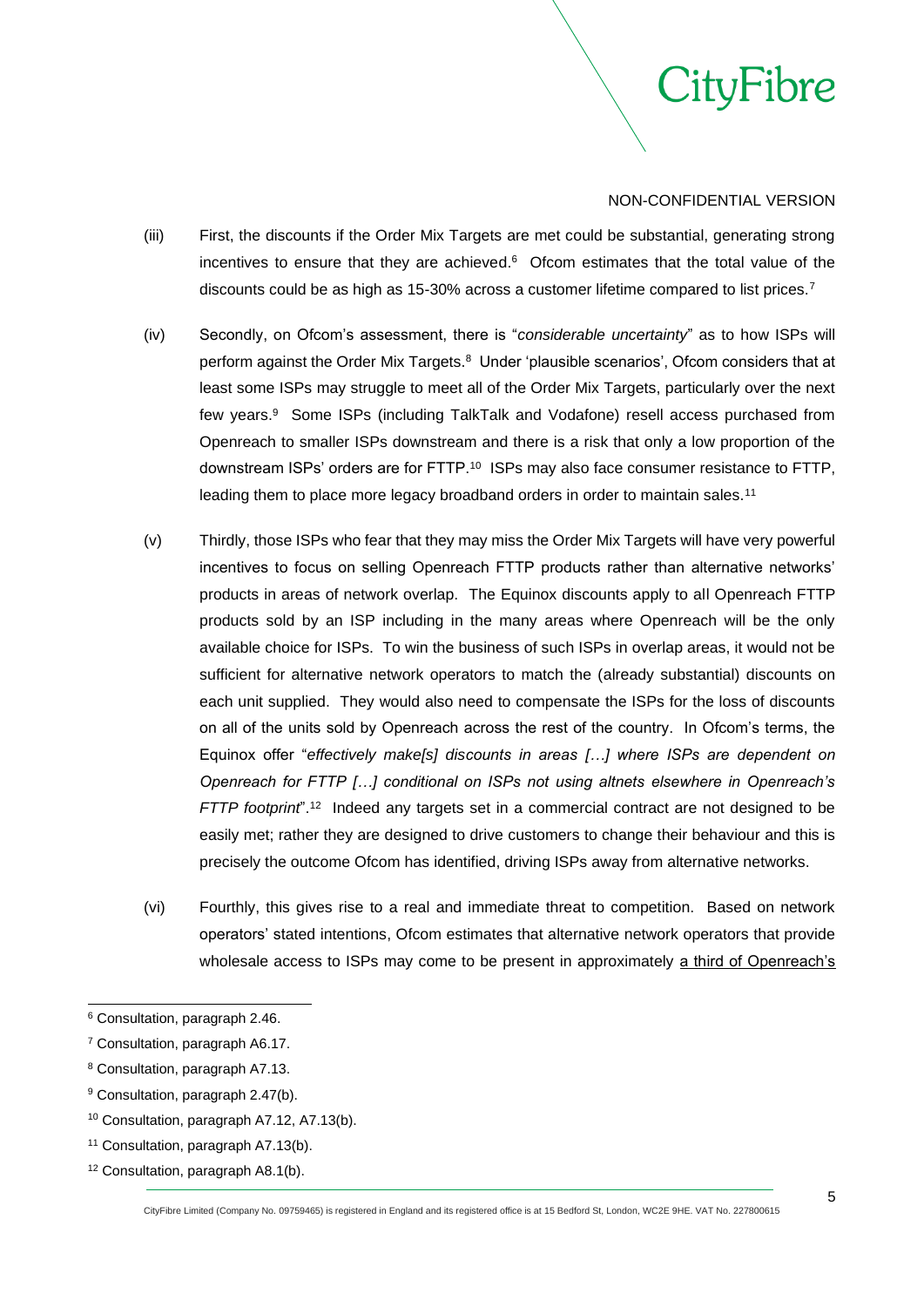

FTTP footprint. 13 The extent to which overlaps will emerge in the short term depends on "*the extent to which Openreach prioritises overbuilding altnets in some areas*" in pursuit of its strategic objectives, a matter on which Ofcom professes to be "*uncertain*".<sup>14</sup>

- (vii) Given the above findings, it is difficult to understand how Ofcom could rationally conclude that there is not even the *potential* for the Equinox offer to create barriers to the use of alternative networks. While some matters are uncertain, the basic loyalty-inducing mechanism of the Order Mix Targets is straightforward. The only way of avoiding the logic of Ofcom's analysis would be if the Order Mix Targets could not possibly be met by ISPs; or if they will easily be met by ISPs; or if there is no potential for geographical overlaps. Ofcom does not suggest, however, that the Order Mix Targets are unachievable; it specifically finds that there are plausible scenarios in which major ISPs may struggle to meet the targets; and it recognises that there is clear scope for overlaps to emerge. The potential for the offer to create barriers to the use of alternative networks is therefore clear and obvious from the Consultation itself.
- (viii) It is no answer for Ofcom to say that it expects any such effects to be "*temporary*",<sup>15</sup> lasting for only "*a few years*",<sup>16</sup> on the basis that "*the proportion of FTTP orders would be likely to rise*  over time<sup>"17</sup> and that regulated stop-sell will be triggered "*in due course*".<sup>18</sup> There is still a clear potential for the Equinox offer to create barriers to the use of alternative networks for at least the next few years, during a crucial period for alternative networks if they are to maintain investor confidence in the large-scale rollout that is necessary to deliver the scale of network competition that Ofcom has identified as its policy goal.
- (ix) Under its own analytical framework, Ofcom is therefore required to consider the effects and justification of the Equinox offer. The offer should only be permitted to proceed if its effects on alternative network build are likely to be immaterial and if there is a good justification for placing conditionality at the core of the offer, matters which Ofcom has not yet attempted to explore.

<sup>13</sup> Consultation, paragraph A8.4.

<sup>14</sup> Consultation, paragraph A8.5.

<sup>15</sup> Consultation, paragraph 2.47(c).

<sup>16</sup> Consultation, paragraph 2.47(b).

<sup>17</sup> Consultation, paragraph A7.13(c).

<sup>18</sup> Consultation, paragraph 2.52(c).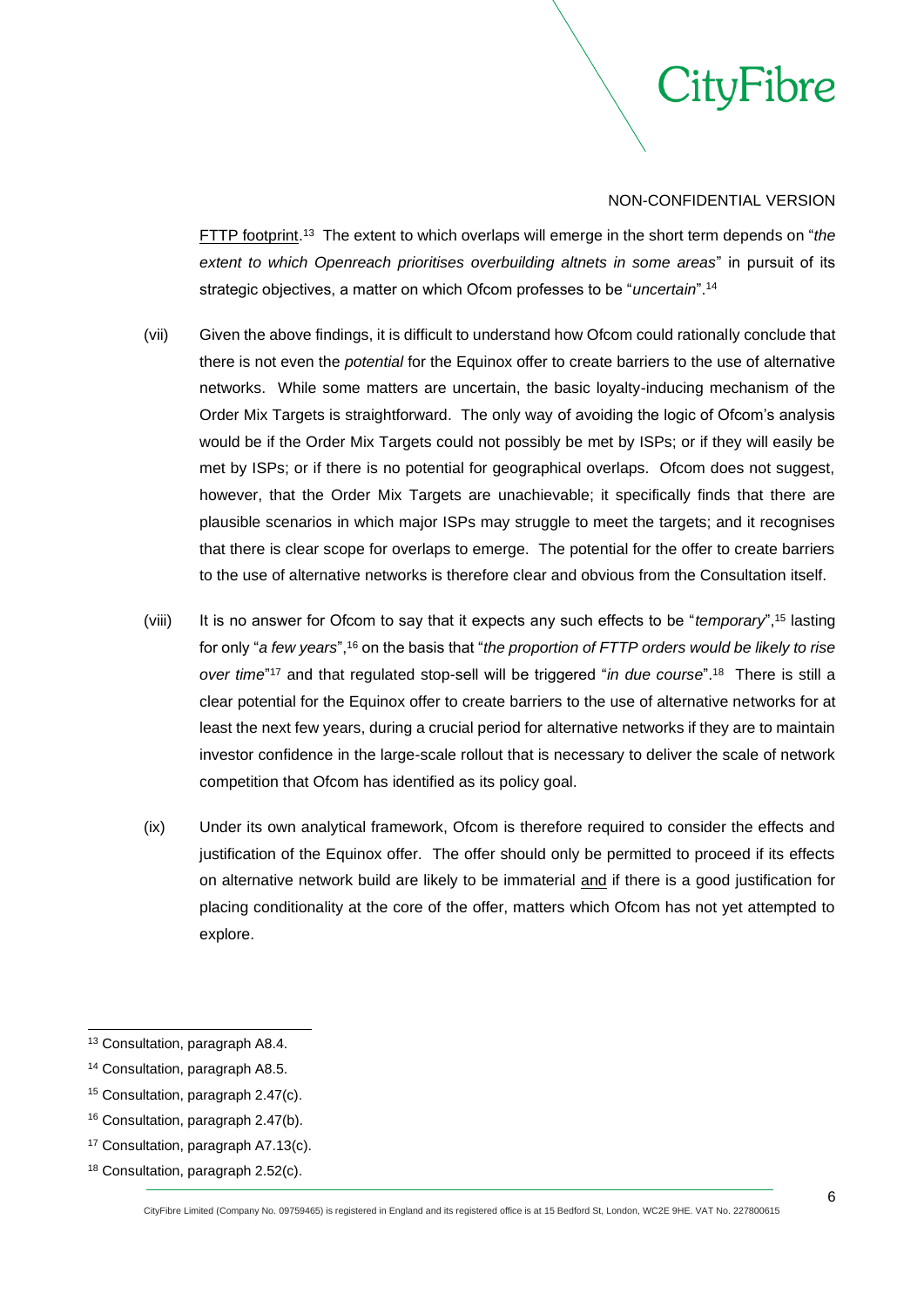

ityFibre

- (x) In assessing the materiality of the effects, Ofcom should carefully consider the immediate impacts of the offer on ISPs' conduct. Given the severe cost consequences of missing the Order Mix Targets, ISPs who consider that there is even a risk of this happening will do all that they can to redirect their resources and investments to ensure that this does not happen. They will, for example, focus upon integrating Openreach systems, with ensuing delays in integration with alternative networks resulting in significantly reduced take-up of rival services. This effect is reinforced by the other conditions of the Equinox offer. For example, it is a condition that ISPs fully integrate their systems with Openreach to ensure automated online customer journeys.<sup>19</sup> In consequence, alternative network operators are denied a level playing field. For infrastructure providers such as Openreach and CityFibre, being first to the FTTP ISP customer is essential, given the very low levels of fibre-to-fibre switching that are envisaged, particularly in the network deployment phase of the next 2-5 years. The Equinox offer confers a substantial advantage on Openreach in winning customers during that crucial period.
- (xi) As regards the justification for the Equinox offer, there is no consideration in the Consultation of why Openreach needs the conditionality that forms an integral part of the Equinox offer. It could equally well drive consumer demand for FTTP products by competing on the merits by means of appropriate plain vanilla discounts, without the exclusionary effects on rival network operators that attach to the current configuration of the offer.
- 1.8 In the remainder of this response, CityFibre proceeds as follows:
	- (i) Section 2 below considers the impact of the Equinox conditionality on network-based competition in the UK. It explains why there is a clear potential barrier to the use of rival networks' products arising from the Order Mix Targets. The impact of those Order Mix Targets on alternative networks is exacerbated by various other features of the offer, which appear to have been carefully calibrated to leverage Openreach's market power to the detriment of competition and contrary to the long-run interests of consumers in the UK.
	- (ii) Section 3 proceeds to consider the materiality of the effects, based on CityFibre's experience.  $[35]$ .

<sup>19</sup> See Openreach briefing on the Equinox offer (NGA2017/21 GEA-FTTP): "*Further conditions apply to benefit from discounts in full: […] - The use of the correct order journeys […]*". See [https://www.openreach.co.uk/cpportal/updates/briefings/ultrafast/nga201721.](https://www.openreach.co.uk/cpportal/updates/briefings/ultrafast/nga201721)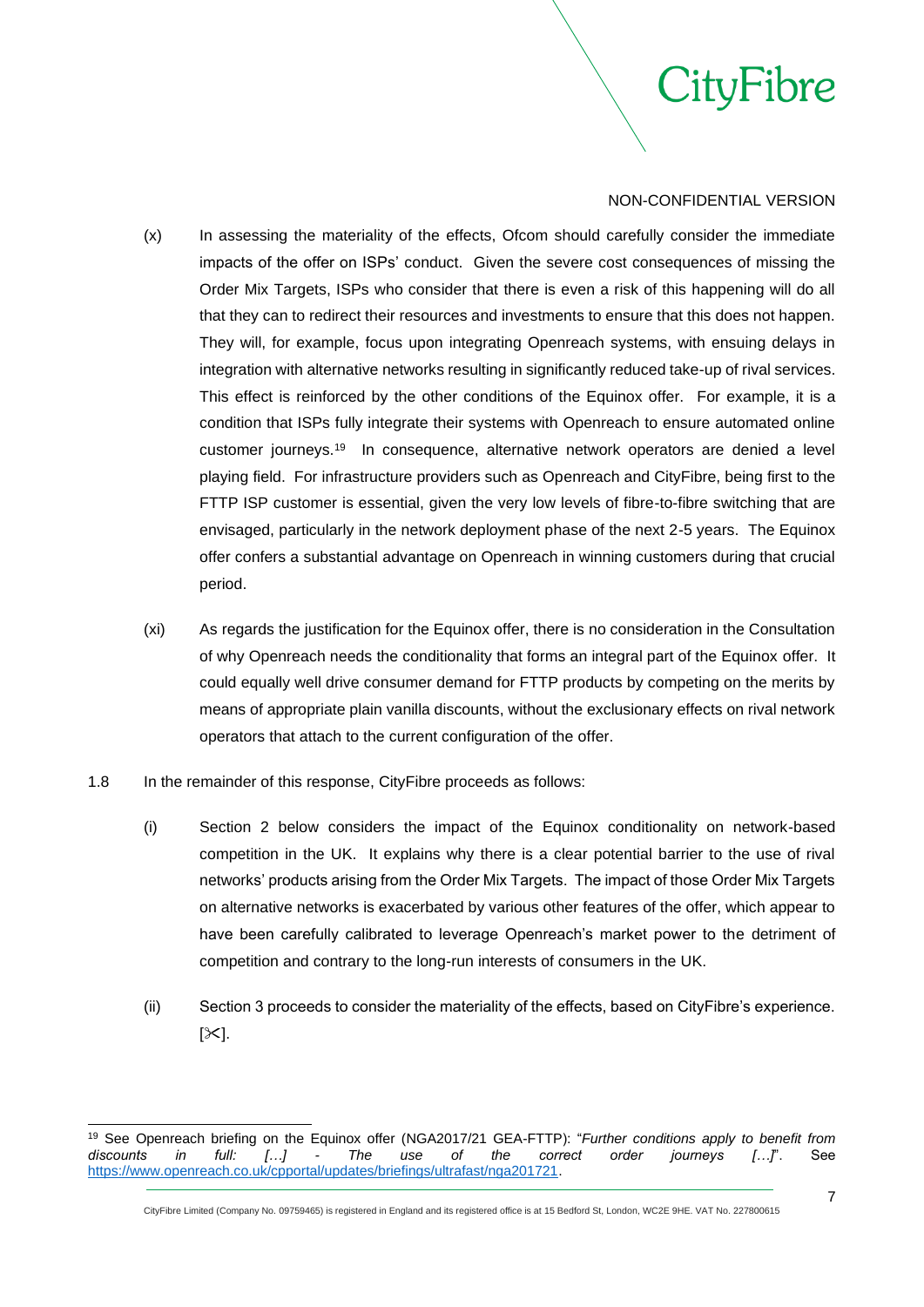

(iii) Section 4 sets out CityFibre's conclusions. As explained there, CityFibre considers that the only proper and lawful course of action available to Ofcom is to use its direction-making powers to issue a direction ordering Openreach to remove the Order Mix Targets and the newto-network discounts from the offer.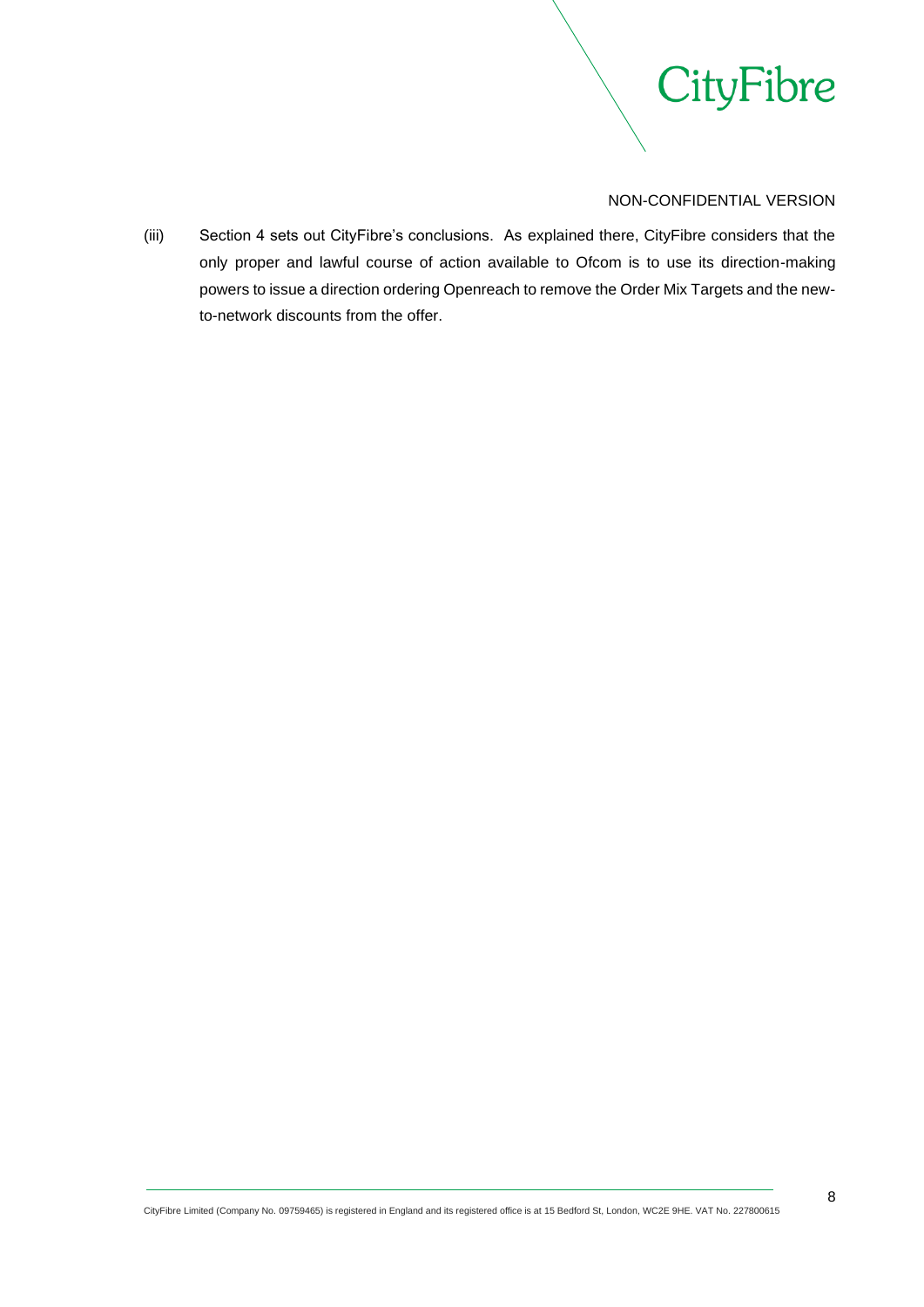

# <span id="page-8-0"></span>**2. Impact of the Equinox conditionality on network-based competition**

#### Ofcom's analytical framework

- 2.1 The analytical framework for assessing the impact of the Equinox offer is summarised at paragraph 2.38 of the Consultation.<sup>20</sup> Ofcom has sought to apply this framework through the following three questions:
	- (i) Question 1: Does the Equinox offer potentially create a barrier to using alternative networks?
	- (ii) Question 2: Is the Equinox offer likely or unlikely to have a material impact on nascent network competitors?
	- (iii) Question 3: Is the Equinox offer likely to generate clear and demonstrable benefits?
- 2.2 Given the overarching policy objective of promoting network competition,<sup>21</sup> Ofcom has set itself a simple 'gating' question: if there is the potential for Equinox to create a barrier, Ofcom must go on to consider the effects of, and justifications for, the offer under Questions 2 and 3. Question 1 does not require the identification of an actual barrier.
- 2.3 Surprisingly, however, the Consultation presents a truncated analysis, which does not address either Question 2 or Question 3 at all. This is because Ofcom reaches the extraordinary conclusion that the Order Mix Targets<sup>22</sup> are not capable of even potentially creating a barrier to the use of alternative networks.<sup>23</sup> This conclusion is not supported by the evidence set out in the Consultation.<sup>24</sup>

# Equinox incentivises ISPs to choose Openreach over alternative networks in areas of overlap

- 2.4 Ofcom states that:
	- (i) the discounts available if the Order Mix Targets are met could be substantial; $25$

<sup>&</sup>lt;sup>20</sup> The framework itself is set out at paragraph 7.154 of Volume 3 of the WTMR.

<sup>21</sup> Consultation, paragraph 2.42.

<sup>22</sup> As defined in paragraph 2.4 of the Consultation.

<sup>23</sup> Consultation, paragraph 2.54.

<sup>&</sup>lt;sup>24</sup> There are numerous redactions from the Consultation and accompanying annexes that make it difficult to follow the reasoning, but CityFibre has set out below its understanding based on the material that is visible to it.

<sup>25</sup> Consultation, paragraph 2.46.

CityFibre Limited (Company No. 09759465) is registered in England and its registered office is at 15 Bedford St, London, WC2E 9HE. VAT No. 227800615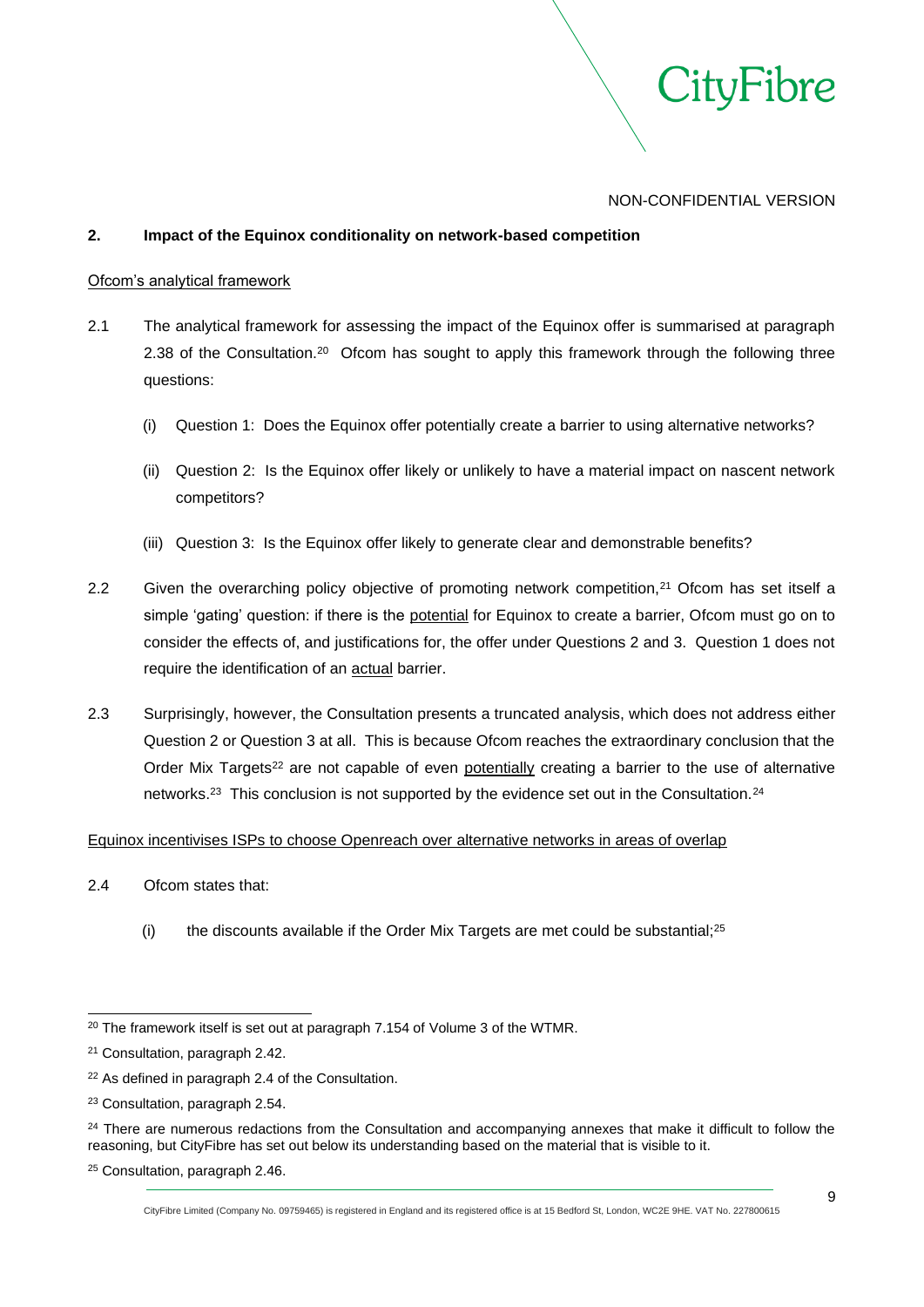

- (ii) as a result, ISPs could be strongly incentivised to meet them; $^{26}$  and
- (iii) there are plausible scenarios where at least some ISPs may struggle to meet the Order Mix Targets, particularly in the next few years.<sup>27</sup>
- 2.5 Against that backdrop, there is a clear potential for the Equinox offer to create barriers to ISPs using alternative network operators instead of Openreach. As Ofcom recognises, "*if an ISP is likely to be close to [the Order Mix Targets], it is more important to consider how its mix of orders from Openreach*  may be affected by using an altnet."<sup>28</sup> There is no evidence in the Consultation to suggest that ISPs are bound to fail to meet the Order Mix Targets, but Ofcom recognises that they may plausibly struggle to meet them. Some or all ISPs may therefore plausibly find themselves to be in the danger zone where the loyalty-inducing effect of the Order Mix Targets can be expected to bite.
- 2.6 Given Openreach's ubiquitous network, ISPs will have no alternative to purchasing Openreach products in many parts of the country. The Equinox discounts, once triggered, will apply to all of the FTTP products purchased by an ISP across the country. In consequence, an ISP which identifies even a modest risk of missing the Order Mix Targets will be very reluctant to place FTTP orders with a rival network operator in areas where Openreach's FTTP product is available. The conditions contained in the Equinox offer mean that ISPs will face a cliff-edge price increase across all their Openreach FTTP purchases nationally where they miss the Order Mix Targets. This is precisely the type of loyalty-inducing mechanism, leveraging Openreach's network reach to induce loyalty, which led Ofcom to introduce *ex ante* controls on the use of conditionality by Openreach in the terms offered to ISPs.
- 2.7 As explained below:
	- (i) Ofcom is right to conclude that it is plausible that ISPs may struggle to meet the Order Mix Targets in coming years. Openreach may have sought to present the Equinox offer as a means of bringing forward the copper 'stop sell' date. In reality, however, there are a number of reasons why ISPs may be unable or unwilling to control their order mix by ceasing to sell FTTC products in FTTP areas. In conditions of uncertainty as to their ability to meet the Order Mix Targets, ISPs will err on the side of caution given the substantial penalty to which they will be subject if the Targets are missed and will prioritise the sale of Openreach FTTP products in all areas.

<sup>26</sup> Consultation, paragraph 2.46.

<sup>27</sup> Consultation, paragraph 2.47(b).

<sup>28</sup> Consultation, paragraph A7.2.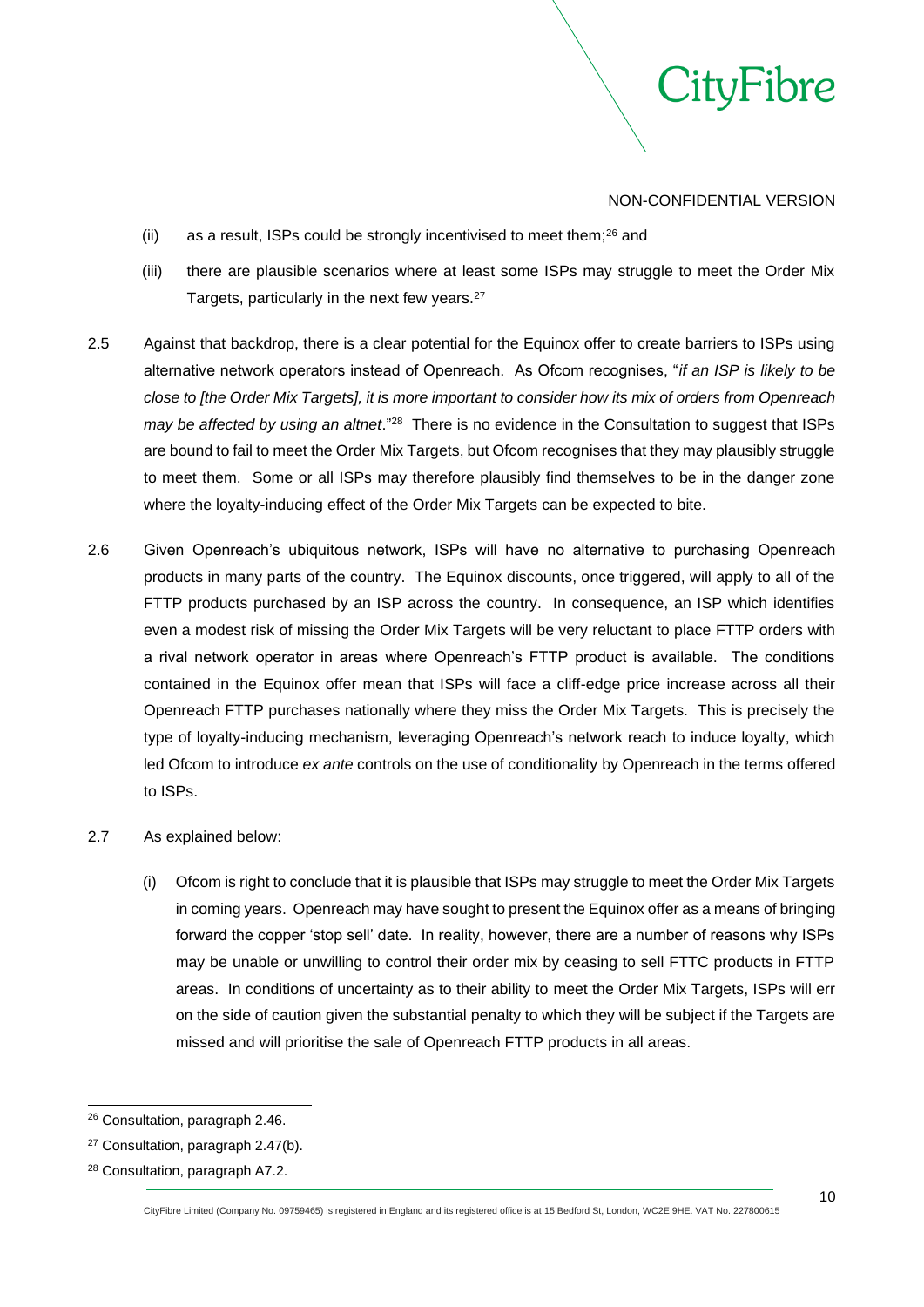

ityFibre

- <span id="page-10-0"></span>(ii) It is no answer to say that the resulting barriers to ISPs using alternative networks will be "*temporary*" in nature. This conclusion is not adequately explained or explored in the Consultation, and Ofcom recognises that barriers could exist for several years. This must be seen in the context of the UK Government's target for at least 85% of UK premises to have access to gigabit-broadband by 2025 and Openreach's stated objective to have completed 85% of its fibre roll-out by 2025. In those circumstances, Ofcom is duty-bound to consider the effects of such barriers on alternative network build and whether the conditionality that forms an integral part of the Equinox offer is properly justified.
- (iii) The cliff-edge effect on ISPs' incentives is obvious and powerful. It requires proper consideration under the analytical framework laid down in the WFTMR.
- (iv) The impact of the Order Mix Targets is liable to be exacerbated by the new to network discounts, which provide an additional incentive to using Openreach FTTP products rather than a new network operator's products in areas where Virgin Media, Openreach and the rival operator compete for customers.

# **The existence of plausible scenarios in which ISPs will struggle to meet the Order Mix Target**

- 2.8 As Ofcom notes in paragraph A7.12 of Annex 7, ISPs are not in full control of their order mix, which can have a significant impact on their ability to hit the Order Mix Targets. This is because they may sell downstream access to other ISPs, with no control over what proportion of orders are FTTP and FTTC. This appears to be the case for at least two of the five large national ISPs, TalkTalk and Vodafone.
- 2.9 Moreover, Ofcom also recognises that some consumers may be unable to take FTTP, for example because they live in multi-dwelling units (MDUs) where installation is difficult; and that other consumers may prefer to order a legacy broadband product whether because they prefer cheaper broadband or they wish to avoid the installation process required for FTTP. As Ofcom acknowledges, ISPs (whether they purchase Openreach products directly or through another reselling ISP) will want to continue to meet this demand as part of their national offer "*in order to retain sales*".<sup>29</sup>
- 2.10 On its own analysis, therefore, Ofcom has identified plausible scenarios where an ISP might struggle to meet the Order Mix Targets. As explained further below, ISPs' choices on future FTTP orders will be affected by the loyalty-inducing conditionality of Equinox – and specifically by the risk of a 'cliffedge' effect which has the potential to deprive ISPs of discounts across their entire FTTP base. On

<sup>29</sup> Consultation, paragraphs A7.1, A7.13.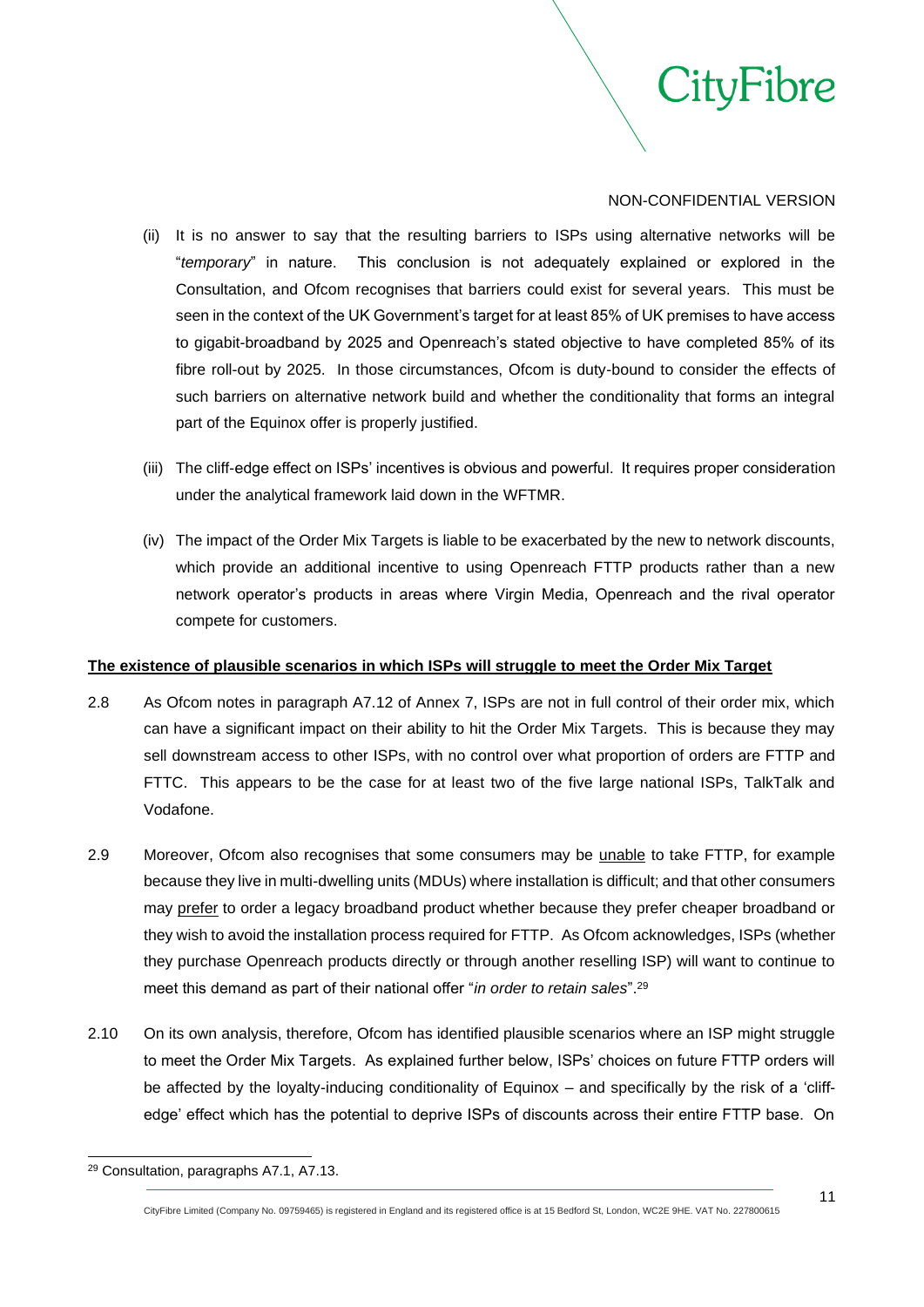

that basis, the test that Ofcom has set itself under Question 1 – namely whether Equinox could potentially create a barrier – is clearly met.

- 2.11 In paragraph A7.13(a) of Annex 7, Ofcom sets out an alternative scenario, which it also regards as plausible, that (some or all) ISPs might surpass the Order Mix Targets such that the Equinox offer has no effect.
- 2.12 The fact that there is a plausible scenario where ISPs might surpass the Order Mix Targets does not alter the fact that there are plausible scenarios where they do not. By its own test, Ofcom must recognise that the Equinox offer is therefore capable of potentially operating as a barrier to the use of alternative networks.
- 2.13 In any event, the basis for this alternative scenario is not adequately supported in the Consultation and, insofar as it can be understood, is dubious:
	- (i) The evidence in support of this alternative scenario is almost entirely redacted and CityFibre is not able to identify even the gist of Ofcom's reasoning in support of it. CityFibre is therefore unable to respond meaningfully to this aspect of the Consultation.
	- (ii) Insofar as Ofcom's reasoning can be discerned at all, it appears to be partly based on the experience of stop-sell in one location, Salisbury<sup>30</sup>, where almost all new orders were for FTTP rather than FTTC. CityFibre does not consider that this is a relevant or reliable comparator for the purposes of drawing national conclusions.
	- (iii) CityFibre understands that Salisbury was selected as the copper switchover test-bed by Openreach on the basis that it did not present particular operational challenges to the deployment of fibre. For example, it has a particularly low number of multi-dwelling units. The specific pattern of sales by ISPs in Salisbury is therefore not a valid basis to determine likely patterns of sales within the overall footprint in which the Equinox offer is available. Ofcom must ensure that any analysis is robust and not based on selective examples which are unlikely to be representative.
	- (iv) In assessing the impact of the Equinox offer, it is also important to appreciate the immediate effects of the offer on ISPs' incentives when deciding what investments to make and contractual commitments to assume in relation to promoting rival networks' products. In conditions of uncertainty where there is at least some risk of the Order Mix Targets not being met, ISPs are

<sup>&</sup>lt;sup>30</sup> Whilst the text is redacted in the main body of the Consultation document, there are references to Salisbury in the Annexes.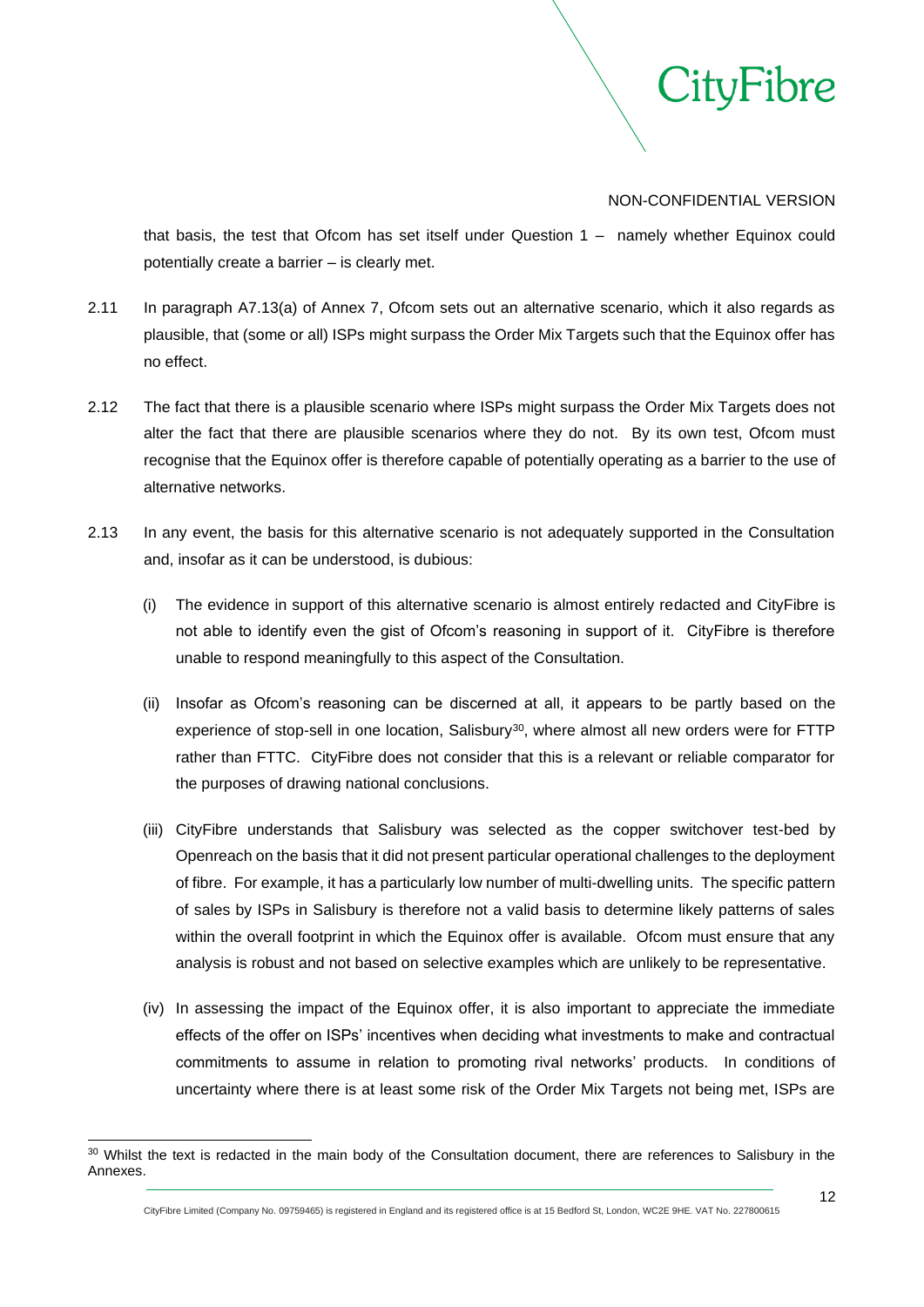

likely to adopt a cautious strategy with a view to avoiding the significant adverse consequences that would attach to missing out on the conditional discounts across their entire Openreach FTTP customer base. The uncertainty is therefore likely to have an asymmetric impact, tipping ISPs towards prioritising the sale of Openreach products even where alternative networks' products are also available.

## **The potential barriers cannot be dismissed on the basis that they may prove 'temporary'**

- 2.14 Ofcom's sole basis for dismissing this potential barrier is to say that such "*challenges"* may be "*temporary*".<sup>31</sup> Ofcom does not explain what period of time it has in mind. It makes no effort to assess the extent of any such temporary challenges. It does not consider the lasting impact that even a temporary challenge could have on the rollout of alternative networks. Ofcom merely notes that the challenges could plausibly last for "*the next few years*".<sup>32</sup>
- 2.15 In the context of the "*small window of opportunity*" to encourage alternative network build identified in the WFTMR<sup>33</sup>, a barrier that persists for a "*few years*" risks having a material impact on the scale of alternative network build (see also paragraph [2.7\(ii\)](#page-10-0) above). Given the low levels of end-customer switching from one fibre network to another that can be reasonably expected, particularly in the crucial network deployment phase of the next 2-5 years, CityFibre and Openreach are in a race to build. If Openreach wins that race in a large number of locations, it will be extremely difficult for CityFibre to gain any meaningful penetration in those locations and the small window of opportunity will close for good.

#### Cliff edge effect of Equinox

2.16 CityFibre is concerned that Ofcom has not taken proper account of the implications of the Equinox offer applying the discounts available under the Order Mix Targets across the entirety of an ISP's Openreach FTTP user base. In addition, Equinox cannot be combined with any other offer<sup>34</sup>, such that the effect of missing the Order Mix Targets will be that the ISP has to pay list prices across its entire Openreach FTTP user base.

<sup>31</sup> Consultation, paragraph 2.47(c).

<sup>32</sup> Consultation, paragraph 2.49.

<sup>33</sup> WFTMR, Volume 3, paragraph 7.56.

<sup>34</sup> There are some circumstances in which it can be combined with the GEA volume offer, for example for BDUK, new and legacy pre-July 1998 sites. CityFibre understands that for the vast majority of FTTP areas, ISPs will be faced with either Equinox or list prices.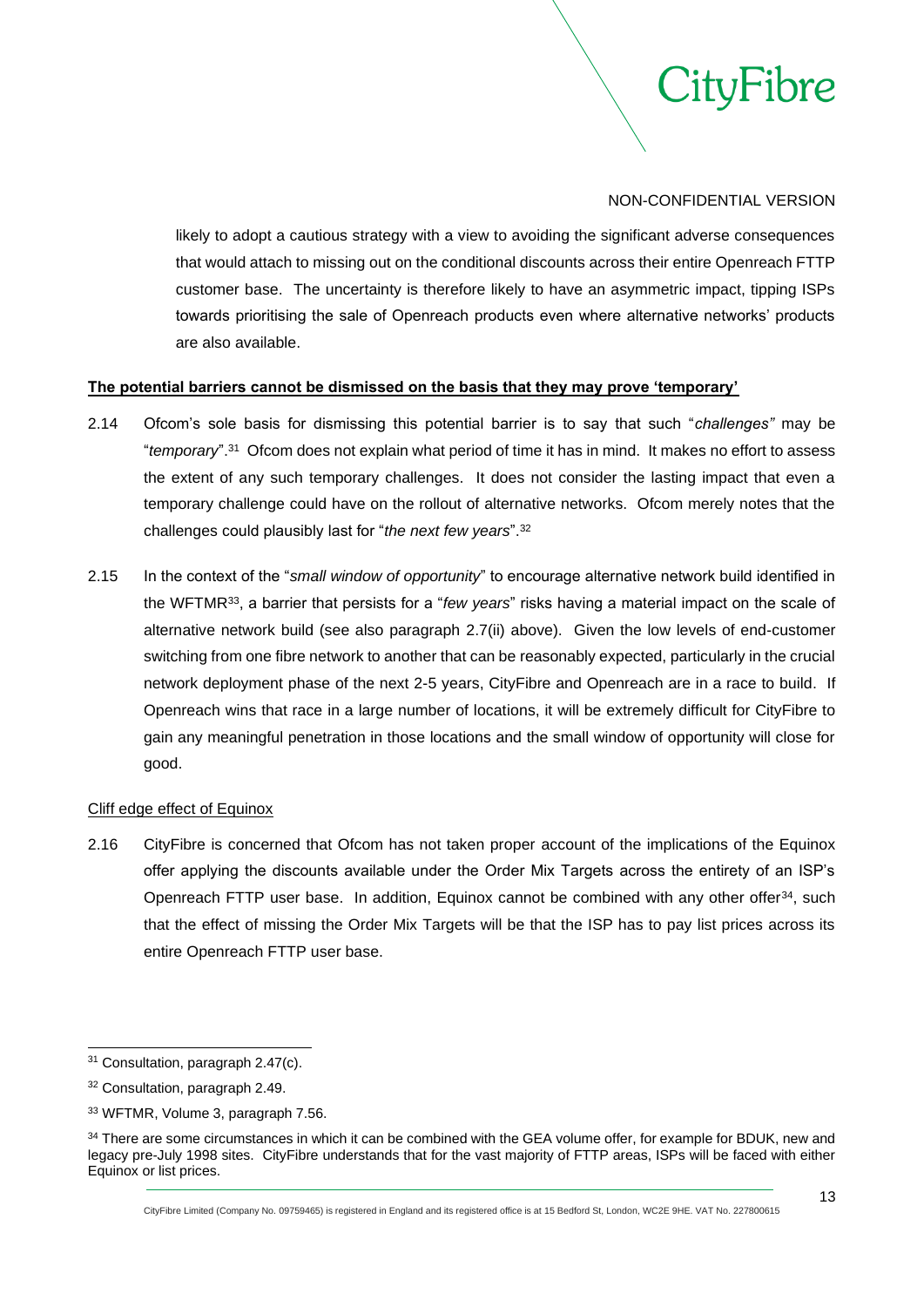

- 2.17 Missing the Order Mix Targets as a result of decisions taken in one (contestable) area will therefore have a much broader impact because the ISP will be aware that the (substantial) discounts will cease to apply across its entire FTTP user base. This could even mean that an alternative network would need to offer *negative* prices in order to persuade an ISP to choose the alternative network over Openreach for marginal customers where the Order Mix Targets are at risk.
- 2.18 To illustrate this, consider an area where Openreach has an FTTP product available before any alternative network. Once the alternative network is available as a choice in that area, there will be the following pool of potential customers for each ISP:
	- (i) Existing ISP legacy<sup>35</sup> customers seeking an upgrade to FTTP;
	- (ii) New ISP customers on legacy Openreach FTTC products with a rival ISP $36$ ; and
	- (iii) New to the Openreach network customers (i.e. new builds, those without a prior broadband connection and any Virgin Media customers).<sup>37</sup>
- 2.19 In order to hit the Order Mix Targets, the ISP must ensure that across its entire user base, at least 80%<sup>38</sup> of Openreach orders are FTTP. For every customer choosing FTTP that the ISP places with CityFibre, this will alter the ISP's performance against the Order Mix Targets by reducing the pool of potential Openreach FTTP customers. The conditionality plainly has a causal effect as each customer connected to an alternative network is removed from the counterfactual of being a potential Openreach FTTP connection:
	- (i) Assume a pool of 1,000 customers to an  $ISP.^{39}$  This means 1,000 potential FTTP orders. In order to hit the Order Mix Targets after the first year, the ISP must ensure that at least 80% of all orders placed with Openreach are FTTP;
	- (ii) Assume that CityFibre is an alternative provider to 300 of those 1,000 customers. If the ISP chooses to place all those orders with CityFibre, those 300 customers are lost from both sides

<sup>&</sup>lt;sup>35</sup> FTTC and MPF.

<sup>36</sup> Whilst new to the ISP, not all of these customers would choose to upgrade to FTTP and some will choose FTTC connections.

<sup>&</sup>lt;sup>37</sup> There may additionally be existing FTTP customers (i.e. those who have already upgraded to FTTP but who might be persuaded to switch to a rival network), but CityFibre expects switching between FTTP networks to be very limited in the initial period, both as a result of ISP contracts likely committing users to a 24 month contract and because there is currently a limited base of existing FTTP customers.

<sup>38</sup> After the first year - there is a lower target of 75% initially.

<sup>&</sup>lt;sup>39</sup> This could include new customers to the ISP and existing ISP customers upgrading to FTTP.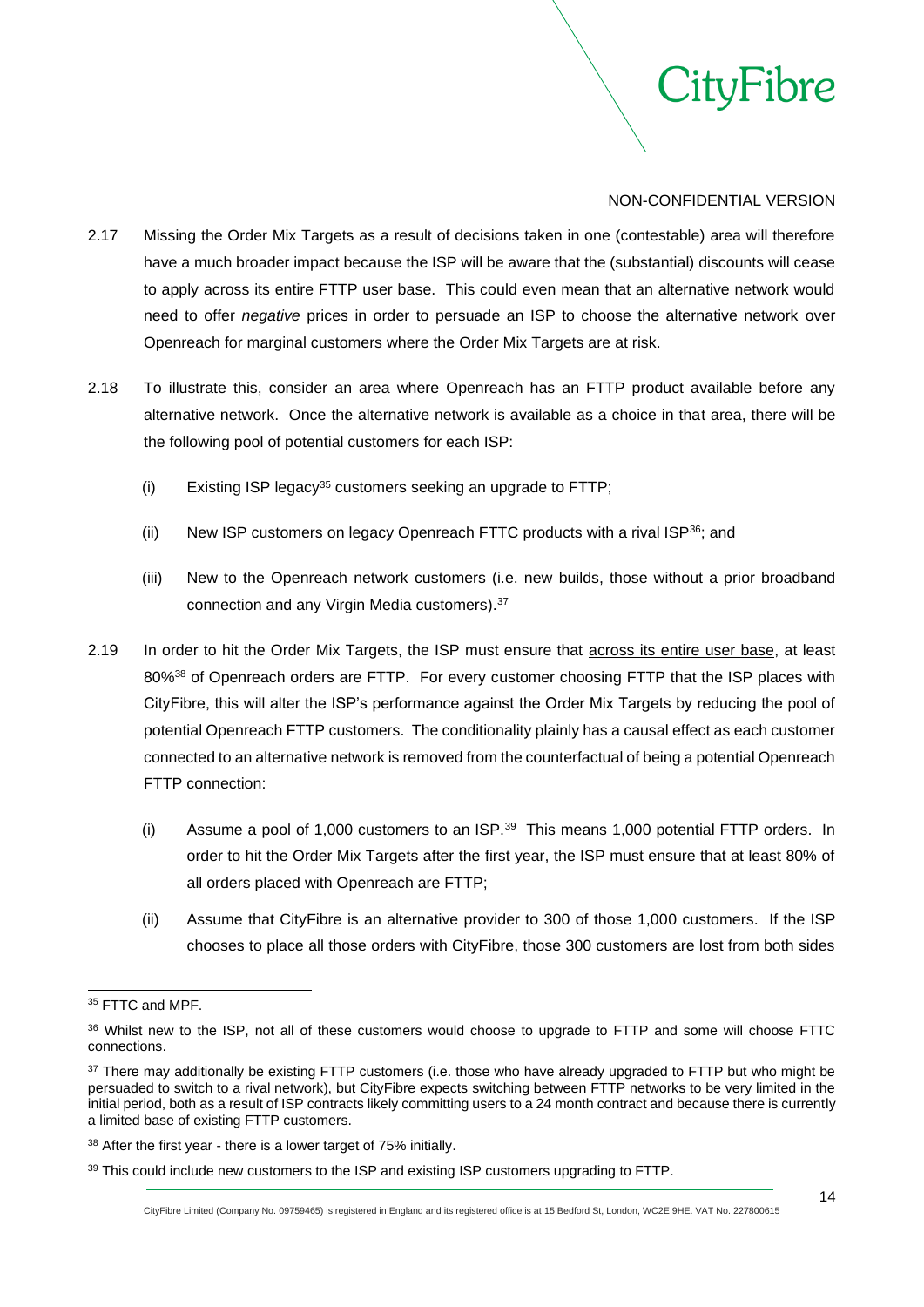

of the equation (i.e. both the denominator and the numerator) and there is now a reduced pool of only 700 potential Openreach FTTP orders <sup>40</sup> with an Order Mix Target of 560 (i.e. 80% of 700)

- (iii) Furthermore, those 300 customers are, by definition, those most open to a FTTP order as they have chosen to take a full fibre service. The remaining pool of 700 customers will contain a mix of customers, including some who will also be open to FTTP and others who are not;
- (iv) Ofcom accepts this in the Consultation, identifying both some customers who will choose not to upgrade to FTTP even where it is available and a number of customers where the choice will be entirely outside the control of the ISP.<sup>41</sup> Every customer falling into this category will have a direct negative impact on the ISP's ability to hit the Order Mix Target, both by reducing the pool of potential connections and by increasing the proportion of copper Openreach connections. If just over 20% (141) of the potential pool of 700 fall into this category, the ISP will not be able to hit the 80% target as fewer than 560 potential users will remain.
- 2.20 As is clear from the above, given that ISPs will expect that they will need to continue to meet a proportion of legacy copper orders over FTTC, they risk missing the 80% Equinox threshold if they choose to order any FTTP connections from alternative networks where an Openreach FTTP product is available. In other words, the Equinox conditions operate to impose a severe financial penalty in a number of plausible scenarios (identified by Ofcom) which generate powerful incentives for ISPs to purchase all or most of their FTTP requirements from Openreach to avoid the risk of missing out on the substantial discounts available across their entire FTTP base.<sup>42</sup>

#### *New-to-network discounts*

- 2.21 In its response to the Call for Inputs, Virgin Media raises a concern that the new-to-network element of the Order Mix Targets is particularly problematic. This element of the Equinox offer results in an ISP unlocking two additional discounts:
	- (i) a 50% discount on connection charges to residential premises within Area 2, which applies in full once FTTP connections account for 90% or more of an ISP's Openreach connections; and

<sup>&</sup>lt;sup>40</sup> Note that there will always be a proportion of customers for whom legacy products are more desirable. Whilst this proportion may be unknown, the 300 alternative network customers in this example will always account for more than 30% of the total potential FTTP customers (i.e. because fewer than 1,000 would choose to upgrade to FTTP given a choice).

<sup>41</sup> i.e. where the ISP has reseller arrangements with smaller ISPs downstream (Consultation, paragraph 2.53).

<sup>42</sup> In addition, Equinox may favour larger ISPs over smaller local ISPs on a discriminatory basis. This is because it may be more difficult for smaller ISPs to meet the 80% target as a result of the particular socio-economic and geographic characteristics of their user bases.

CityFibre Limited (Company No. 09759465) is registered in England and its registered office is at 15 Bedford St, London, WC2E 9HE. VAT No. 227800615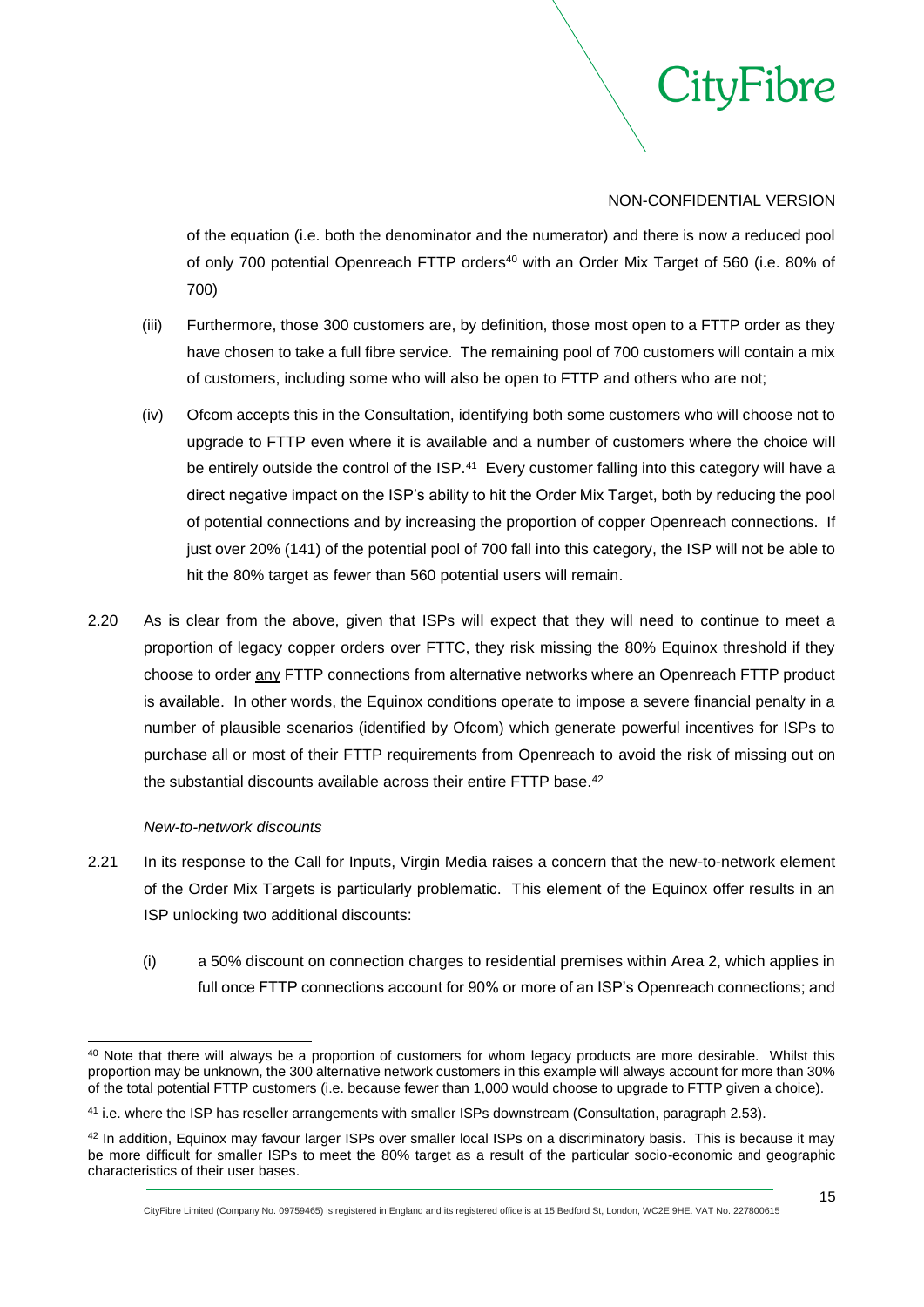

- (ii) an additional discount for rentals to the 550/75 product made before September 2026.<sup>43</sup>
- 2.22 Ofcom largely dismisses the 550/75 additional new-to-network discount as likely only to have a "*relatively minor*" impact because it expects sales of 550/75 to represent a "*modest proportion*" of overall sales.<sup>44</sup> However, Ofcom has not properly assessed the additional incentives of ISPs, particularly in those areas currently serviced by Virgin Media. In those areas which overlap between Virgin Media and CityFibre's announced plans, CityFibre considers that the new-to-network discounts will have a very strong loyalty-inducing effect which is both targeted on Virgin Media's existing customers (i.e. those will be new to the Openreach network) and heavily weighted towards choosing the Openreach FTTP product rather than a competing available alternative network such as CityFibre. Virgin Media customers are precisely the higher value customers for whom higher speeds might be more attractive – the effect of the new-to-network conditions of Equinox is therefore precisely to operate as a barrier to the use by an ISP of CityFibre's network when seeking to switch consumers from Virgin Media to new FTTP products.
- 2.23 As Ofcom acknowledges at paragraphs A6.16-20 of the Consultation, it is the cumulative effect of the discounts once the conditions have been satisfied that matters when considering the incentives for an ISP to focus efforts on meeting (at least) the 80% target set out in the Equinox offer. As noted above, the cumulative effect of the new-to-network additional discounts is plainly targeted at inducing ISPs to place new FTTP network connections with Openreach, to the detriment of alternative networks. This will particularly be the case when ISPs are seeking to win new customers in existing Virgin Media areas. Ofcom has presented no evidence or analysis as to Openreach's rationale for these discounts. Given that they plainly have the potential to act as a barrier to the use of alternative networks, they fail Ofcom's Question 1 and should also be removed from the Equinox offer.
- 2.24 Within Ofcom's framework of analysis set out in the Consultation, it is not possible to judge whether the conditionality has any objective justification by way of offsetting economic welfare-enhancing effects. If Ofcom accepts that it needs to reconsider the effects of Equinox in the round, it should also examine these specific features of the offer to determine whether such objective justifications exist.

CityFibre Limited (Company No. 09759465) is registered in England and its registered office is at 15 Bedford St, London, WC2E 9HE. VAT No. 227800615

<sup>&</sup>lt;sup>43</sup> This is a discount for 12 months from connection, reducing the price paid for the 550/75 orders to the level of the 160/30 product, i.e. incentivising ISPs to upsell consumers onto higher speed products.

<sup>44</sup> Consultation, paragraph A6.13.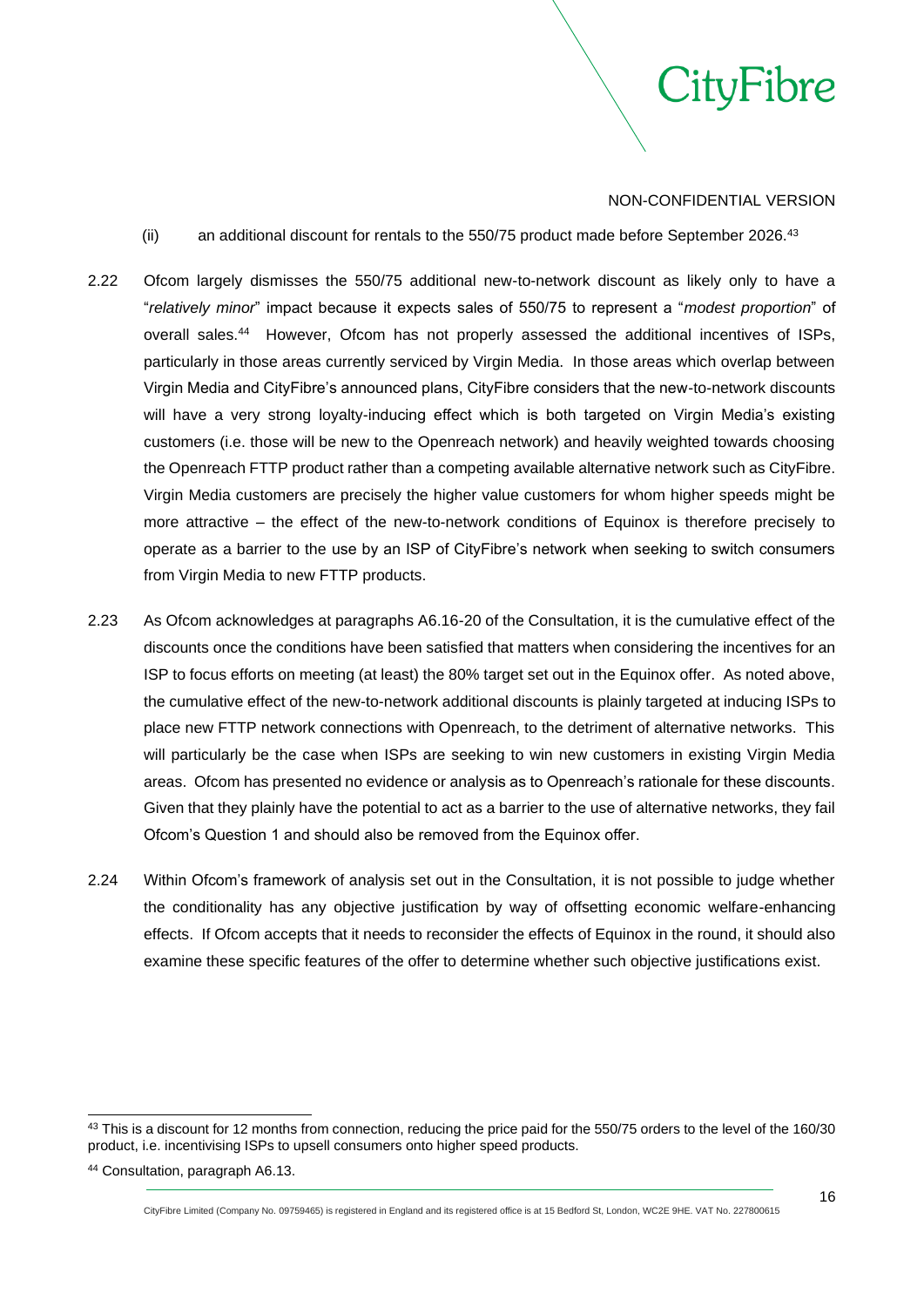

# <span id="page-16-0"></span>**3. The importance of network competition and the impact of Equinox on CityFibre's build plans**

- 3.1 Ofcom has recognised that FTTP roll-out offers a unique opportunity to break the status quo that exists in copper and that, if successful, "*the resulting network competition should benefit consumers in the*  long term<sup>".45</sup> This is predicated on there being at least three significant FTTP infrastructure providers in a given area before that area can be considered effectively competitive. Anything less would simply be replicating the position in copper: a ubiquitous Openreach offering and a more geographically limited Virgin Media network.
- 3.2 In its Consultation, Ofcom recognises the vulnerability of the alternative network build plans upon which its strategy to promote network competition relies. It acknowledges that "*there is uncertainty about the extent to which these plans will come to fruition*" and that "*altnet plans may change as views*  about the commercial environment evolve<sup>", 46</sup> However, Ofcom appears not to see the potential downscaling of alternative network build plans as a genuine threat, stating: "*assuming that these announced plans are realised, then this suggests that in the longer term altnets that provide wholesale access to ISPs may be present in approximately a third of Openreach's FTTP footprint*" (emphasis added).<sup>47</sup>
- 3.3 Ofcom is wrong to underplay concerns around the implementation of build plans by "*assuming*" that such plans will be realised. [ $\leq$ ]. The *ex ante* framework set out in the WFTMR is essential to protect network build and promote network competition in the long term.

#### CityFibre is essential to achieving effective fibre network competition

3.4 CityFibre is the only viable competitor capable of offering an effective scale third network after those of Openreach and Virgin Media.<sup>48</sup> In the WFTMR, Ofcom defined the relevant geographic markets by reference to the areas "*planned to be covered by 2026 by Virgin Media or CityFibre*" <sup>49</sup>, explicitly noting that other smaller alternative networks will have a much smaller competitive impact. Ofcom also recognises that Virgin Media is currently a weak constraint on Openreach.<sup>50</sup> For Ofcom to deliver on

<sup>45</sup> Consultation, paragraph 2.17.

<sup>46</sup> Consultation, paragraph A8.3.

<sup>47</sup> Consultation, paragraph A8.4.

<sup>48</sup> WFTMR Statement, Volume 2, paragraph 7.39: "*the likely competitive constraint on BT posed by each of Virgin Media and CityFibre is clearly an order of magnitude different from that posed by the other smaller altnets.*"

<sup>49</sup> WFTMR Statement, Volume 2, paragraph 7.23.

<sup>50</sup> WFTMR Statement, Volume 2, paragraph 5.23: "*We have explained here and in earlier sections why we consider Virgin Media and other network providers to be a weak constraint on Openreach*."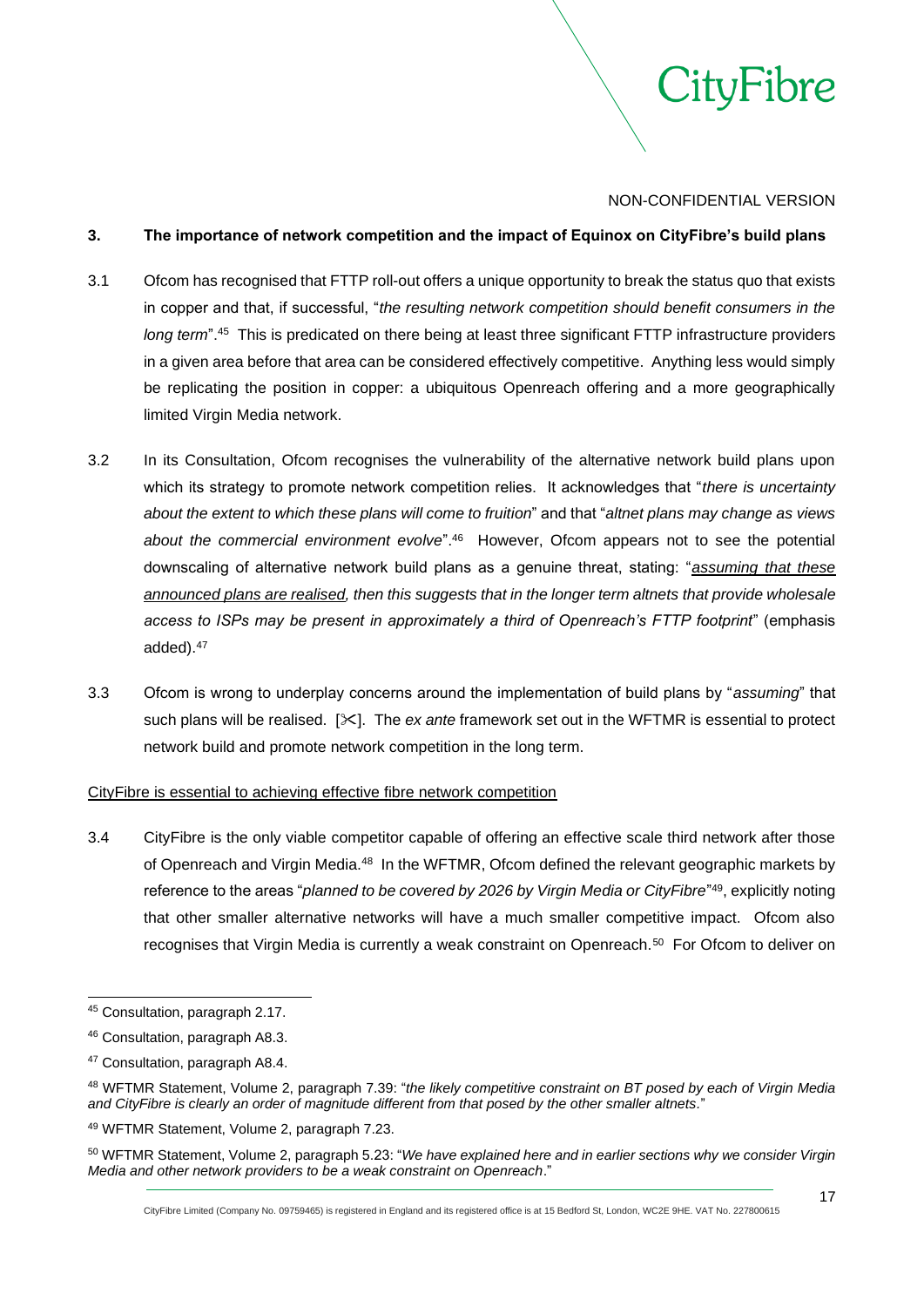

its policy objectives as set out in the WFTMR, both Virgin Media and CityFibre must be given a fair chance to build effective and wide-scale alternative networks to Openreach.

3.5 In March 2020 CityFibre announced that it was increasing its network rollout ambition from 5 million to 8 million premises.<sup>51</sup> The expansion of CityFibre's network to 8 million premises would potentially enable CityFibre to go further, extending its footprint to adjacent areas through participation in Building Digital UK's 'outside-in' funding programme (the **BDUK Programme**). [ $\angle$ ].

# Equinox will result in a delay to ISP take-up on alternative networks

- 3.6 In paragraph A7.11 of Annex 7 to the Consultation, Ofcom acknowledges that ISPs will likely need to change how they market and sell broadband services within the Openreach FTTP footprint as a result of the Equinox offer. As explained in **Confidential Annex A**:
	- (i) CityFibre's experience is that Equinox is already having an effect on how ISPs are marketing FTTP services [ $\ge$ ].
	- (ii) Migrating customers onto a new alternative network such as CityFibre requires significant, unavoidable upfront investment and commitment of scarce technical expertise by ISPs, over and above that required to migrate customers from Openreach's copper onto fibre. Whilst CityFibre has sought as far as possible to minimise the cost to the ISP of migration, the fact remains that the ISP must take the steps to adjust its own systems and processes to consume and sell alternative full fibre inventory.
	- $(iii)$   $[\times]$ .

# The impact of Equinox on CityFibre's build plans

- 3.7 As a wholesale-only network provider, CityFibre relies on communications providers and ISPs in particular – to make use of its network. As explained in **Confidential Annex B**, before construction contracts are signed, Board approval is required in each individual location based on the build plan for that location.
- 3.8 These build plans are highly sensitive to expected levels of ISP penetration in each city within the 8 million target footprint.  $[\times]$ .

<sup>51</sup> See [https://www.cityfibre.com/news/cityfibre-completes-acquisition-fibrenation-increasing-rollout-plans-pass-8-million](https://www.cityfibre.com/news/cityfibre-completes-acquisition-fibrenation-increasing-rollout-plans-pass-8-million-premises/)[premises/.](https://www.cityfibre.com/news/cityfibre-completes-acquisition-fibrenation-increasing-rollout-plans-pass-8-million-premises/)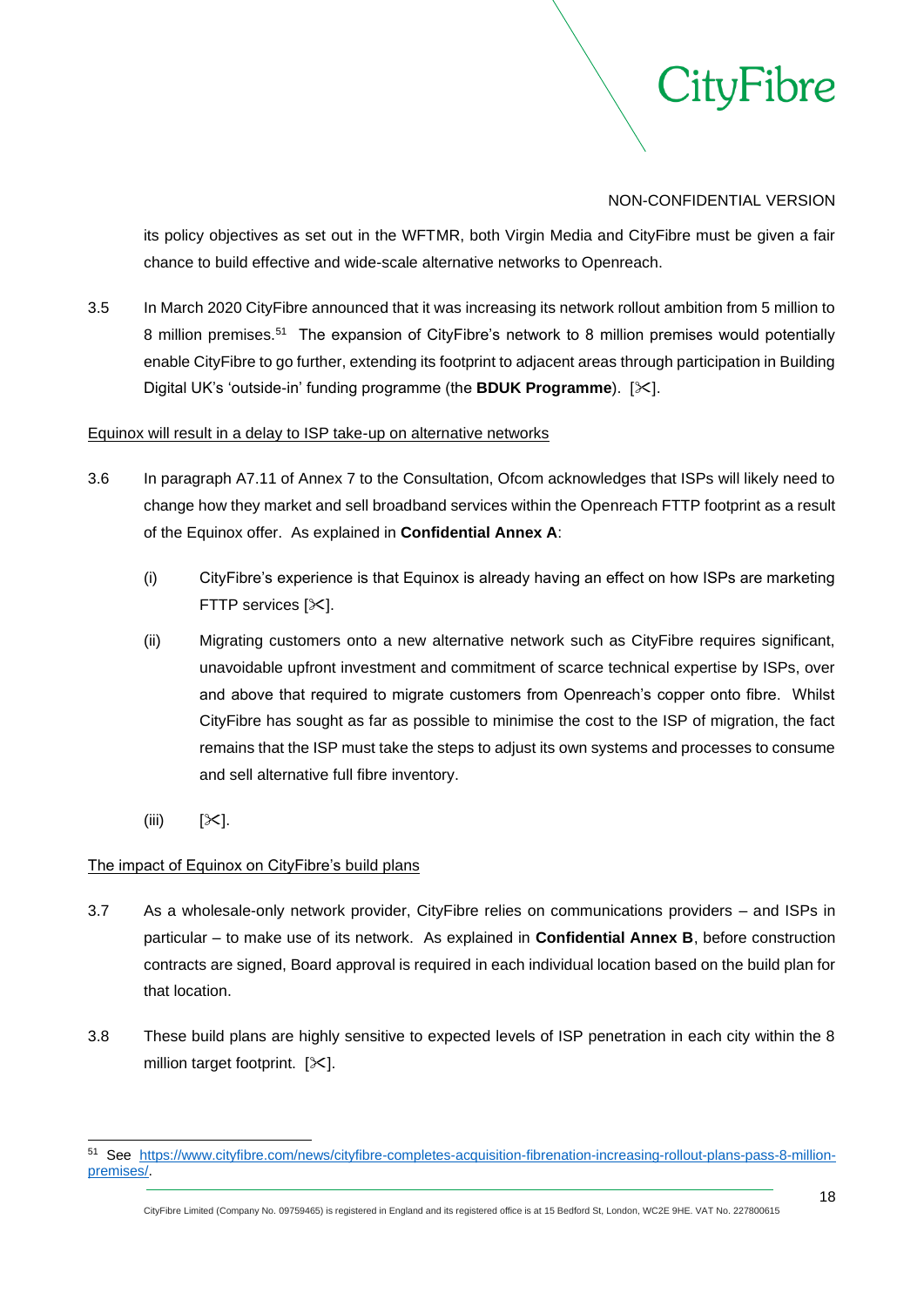

# 3.9 **Confidential Annex C** and its supporting annexes set out [ $\angle$ ].

CityFibre Limited (Company No. 09759465) is registered in England and its registered office is at 15 Bedford St, London, WC2E 9HE. VAT No. 227800615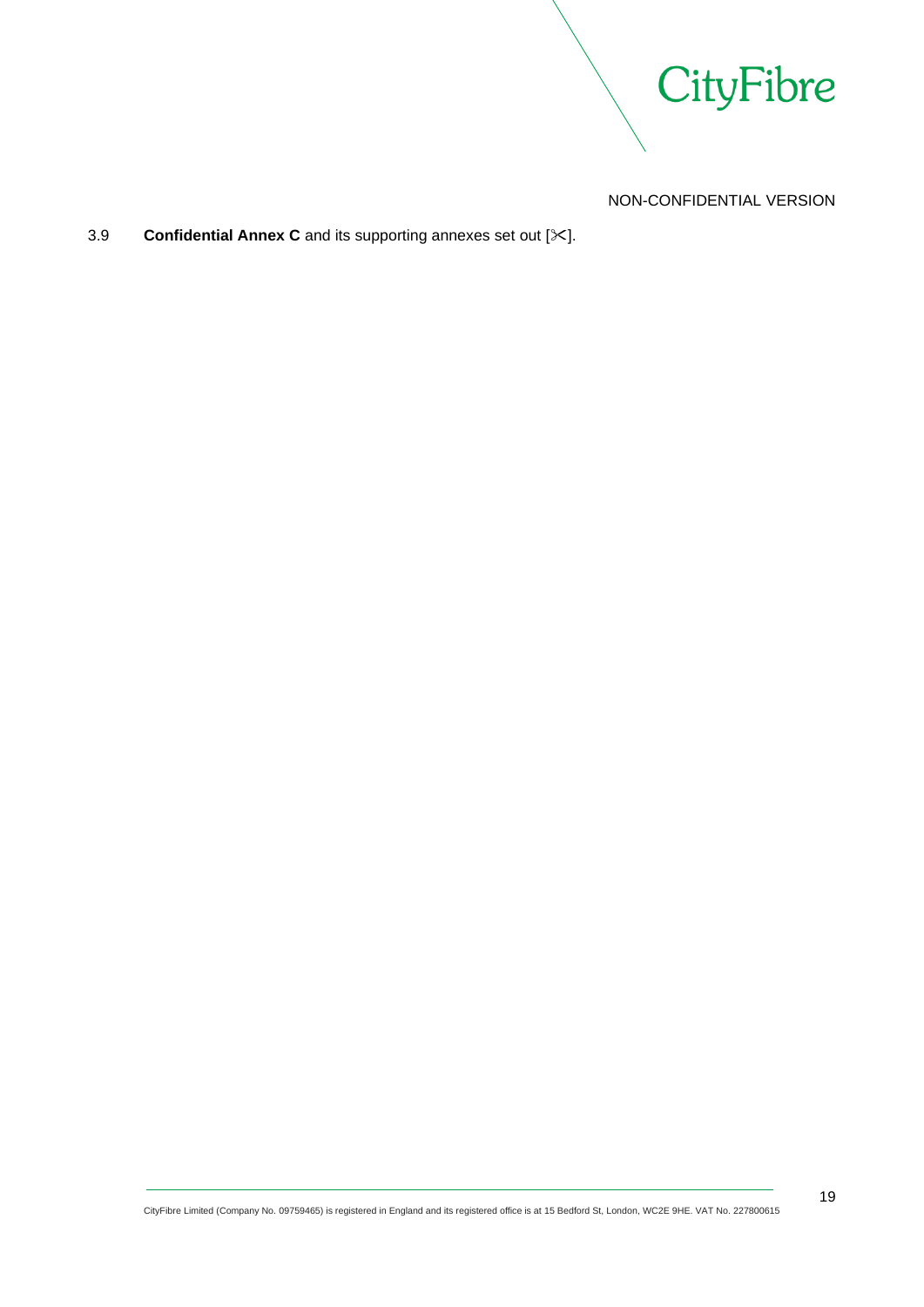'ityFibre

#### <span id="page-19-0"></span>**4. Conclusion**

- 4.1 CityFibre welcomes fair competition on price<sup>52</sup>. Openreach could have sought to adopt a plain vanilla discount scheme to make its FTTP offering more attractive to ISPs. It did not, instead choosing to design a complex offer with myriad layers of discounts contingent on meeting various conditions. Ofcom appears not to have considered the rationale for this conditionality. As noted in section 1, the Order Mix Targets are specifically designed to change the behaviour of ISPs, driving them away from alternative networks as Ofcom has itself acknowledged.
- 4.2 When considered in the round, the Equinox offer and its conditionality aspects in particular have the capacity to foreclose efficient competitors such as CityFibre, acting as a barrier to network competition. In the WFTMR, Ofcom recognised the need to look beyond short-term effects in order to promote a much-needed structural change in the market.<sup>53</sup> It is vital that Ofcom does not shy away from using all the *ex ante* tools at its disposal to ensure that proper network competition materialises in the longer term. Ofcom has itself recognised the inadequacy of the *ex post* competition regime in addressing issues which impair nascent network competition.<sup>54</sup>
- 4.3 Allowing the Equinox offer to be implemented in its current form risks unjustifiably prioritising Openreach's commercial flexibility over long-term network competition. Ofcom posed three questions in the Consultation, but then answered only Question 1 in the negative, obviating the need to address Questions 2 and 3. Looking at the three questions in the light of Ofcom's overarching policy objectives and based on the evidence supporting this submission, CityFibre considers that the answers to the three questions are as follows:
	- (i) Equinox does potentially create a barrier to using alternative networks, both as regards the conditional aspects and when properly assessed as a multi-faceted offer.
	- (ii) Equinox is likely to have a material impact, at least on CityFibre's network build. This is the case as regards the offer alone, although the effects are magnified when considered alongside the impact of Openreach's overbuild announcements.

CityFibre Limited (Company No. 09759465) is registered in England and its registered office is at 15 Bedford St, London, WC2E 9HE. VAT No. 227800615

<sup>52</sup> Openreach should not be permitted to set prices (including if introduced via a series of consequential price reductions) at a level where efficient entrants are unable to compete fairly with the incumbent.

<sup>53</sup> "*We accept that our regulation will reduce Openreach's commercial flexibility over this review period. However, we consider that our strategy will lead to greater network competition in the long term to the benefit of consumers*." WFTMR Statement, Volume 3, paragraph 7.103.

<sup>54</sup> In the WFTMR, Ofcom cited the case of *Royal Mail/Whistl* and stated that it was "*concerned that a similar scenario could arise in relation to ultrafast network rollout if we were to rely solely on ex post competition law*". WFTMR Statement, Volume 3, paragraph 7.55.